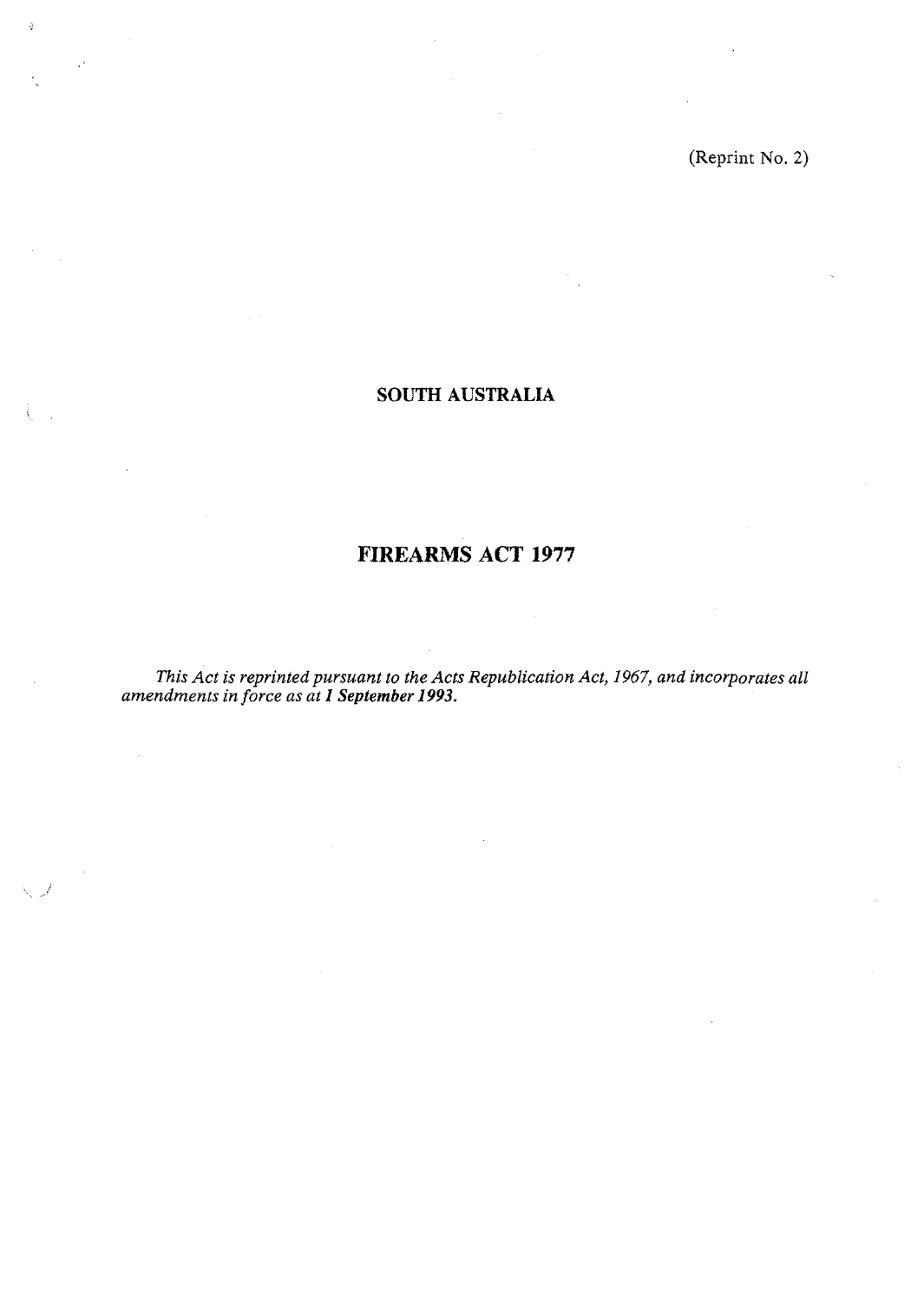I

 $\overline{\mathcal{L}}$ 

# **SUMMARY OF PROVISIONS**

#### **PART 1 PRELIMINARY**

#### Section

1. Short title<br>5. Interpretat<br>5A. Crown not

- Interpretation<br>Crown not bound
- 

#### **PART 2 ADMINISTRATION**

#### **DIVISION I-THE REGISTRAR OF FIREARMS**

*6.* The Registrar

#### **DIVISION 2-THE FIREARMS CONSULTATIVE COMMITTEE**

- 7. Establishment of consultative committee<br>8. Quorum, etc.
- 
- 8. Quorum, etc.<br><sup>0</sup> Allowances a
- 9. Allowances and expenses<br>10. Procedure of the consulta Procedure of the consultative committee

#### **PART 3**

# POSSESSION OF FIREARMS AND DEALING IN FIREARMS AND AMMUNITION DIVISION 1-POSSESSION AND USE OF FIREARMS

- Possession and use of firearms 11.
- $12.$
- Application for firearms licence<br>Provisions relating to firearms licence  $13<sub>1</sub>$

#### **DIVISION 2-PURCHASE OF FIREARMS**

- Purchase of firearms 14.
- Application for permit  $15<sup>2</sup>$

#### **DIVISION 3-DEALING IN FIREARMS AND AMMUNITION**

- $16.$ Requirement for licence Application for dealer's licence 17.
- 18. Records

#### **DIVISION 4-LICENCES**

- 
- 19. Term and renewal of licence 20. Suspension or cancellation of licence
- 20A. Obligations on medical practitioners 21. Breach of conditions. etc.
- 
- 
- 21A. Notice of change of address 2lAB. Return of licence to Registrar

#### **DIVISION 5-ACQUISITION OF AMMUNITION**

21B. Acquisition of ammunition

#### **DIVISION 6-GENERAL**

- 21 C. Giving, lending, etc., of firearms
- 21D. Appeals

#### **PART 4 REGISTRATION OF FIREARMS**

- 
- 
- 22. Application of this Part 23. Duty to register firearms 24. Regstration of firearms
- 25. Notice to be given by owner of registered firearm *26.* Notice of change of address
- 

#### **PART 5**

#### **MISCELLANEOUS**

- 
- ${}^{26}_{26}$  B. Recognised firearms clubs Recognised paint-ball operators
- $26C$ .<br> $27.28$ .<br> $29.30$ .<br> $31.31$ A. Approval of grounds of recognised firearms club or paint-ball operator
- 
- Registers<br>False statement upon application under this Act
- 
- 
- 
- False statement upon application under this Act<br>Possession of silencer or magazine<br>Name, address, etc., of persons in possession of firearm or ammunition<br>Production of licence and certificate of registration<br>Period of grac  $32.$ Power to seize firearms or licence
- $\overline{33}$ .
- Obstruction of police officer<br>Proceedings by Registrar for forfeiture of firearms<sub>.</sub>
- 34. Return of licence that has been delivered or seized 34 AA.
- 34A. Forfeiture of firearms by court

. .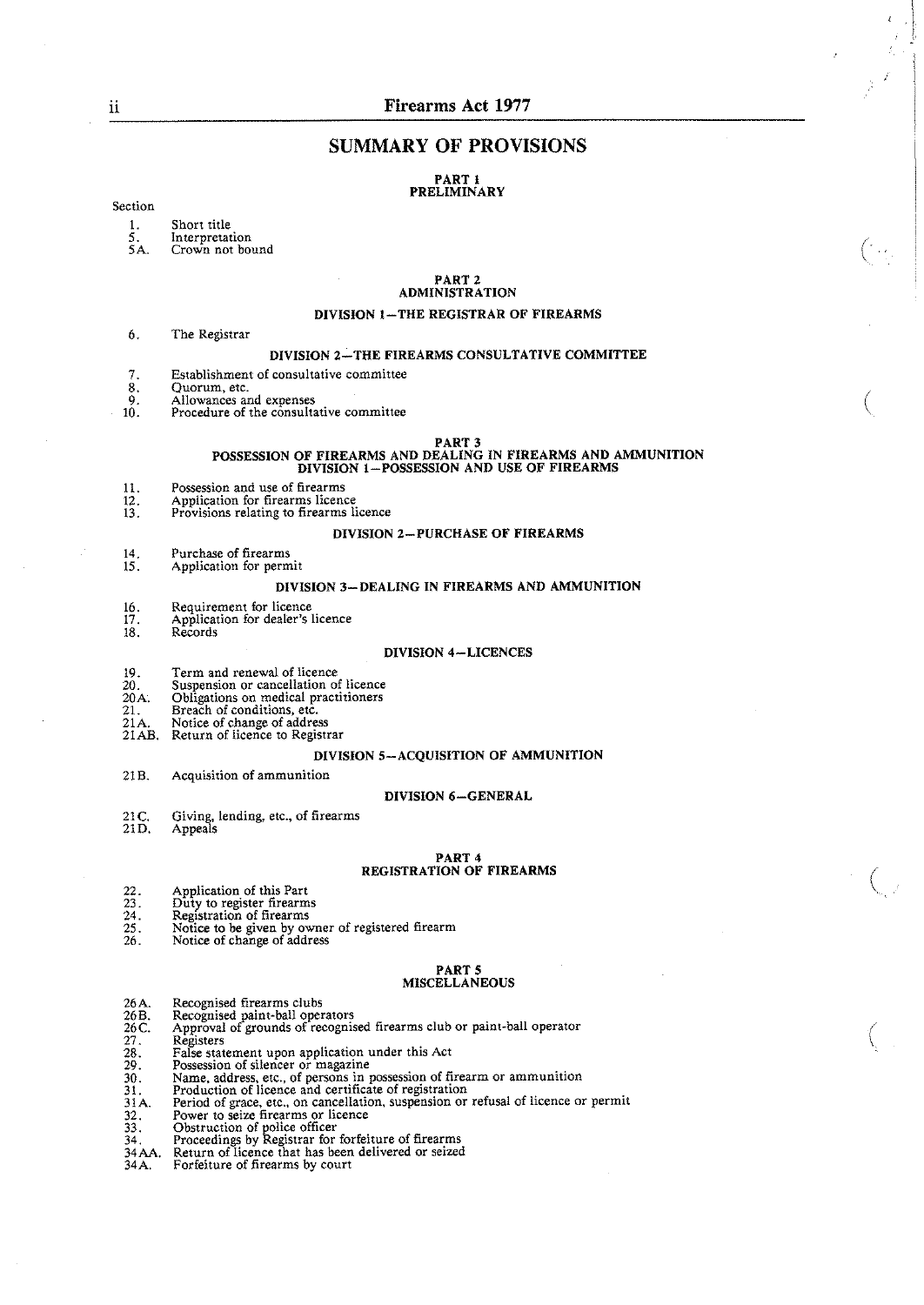Power of sale of forfeited firearms<br>Evidentiary provision<br>Penalties<br>Summary offences<br>Regulations

 $\hat{\alpha}$ 

 $\bar{z}$ 

 $35.36.37.38.39.$ 

 $\hat{\lambda}$ 

 $\mathcal{A}_{\mathcal{A}}$ 

 $\tilde{\vec{r}}$ 

**SCHEDULE TRANSITIONAL PROVISIONS**   $\bar{z}$ 

 $\bar{z}$ 

**APPENDIX i LEGISLATIVE HISTORY** 

**APPENDIX 2 DIVISIONAL PENALTIES AND EXPIATION FEES** 

 $\bar{z}$ 

 $\bar{z}$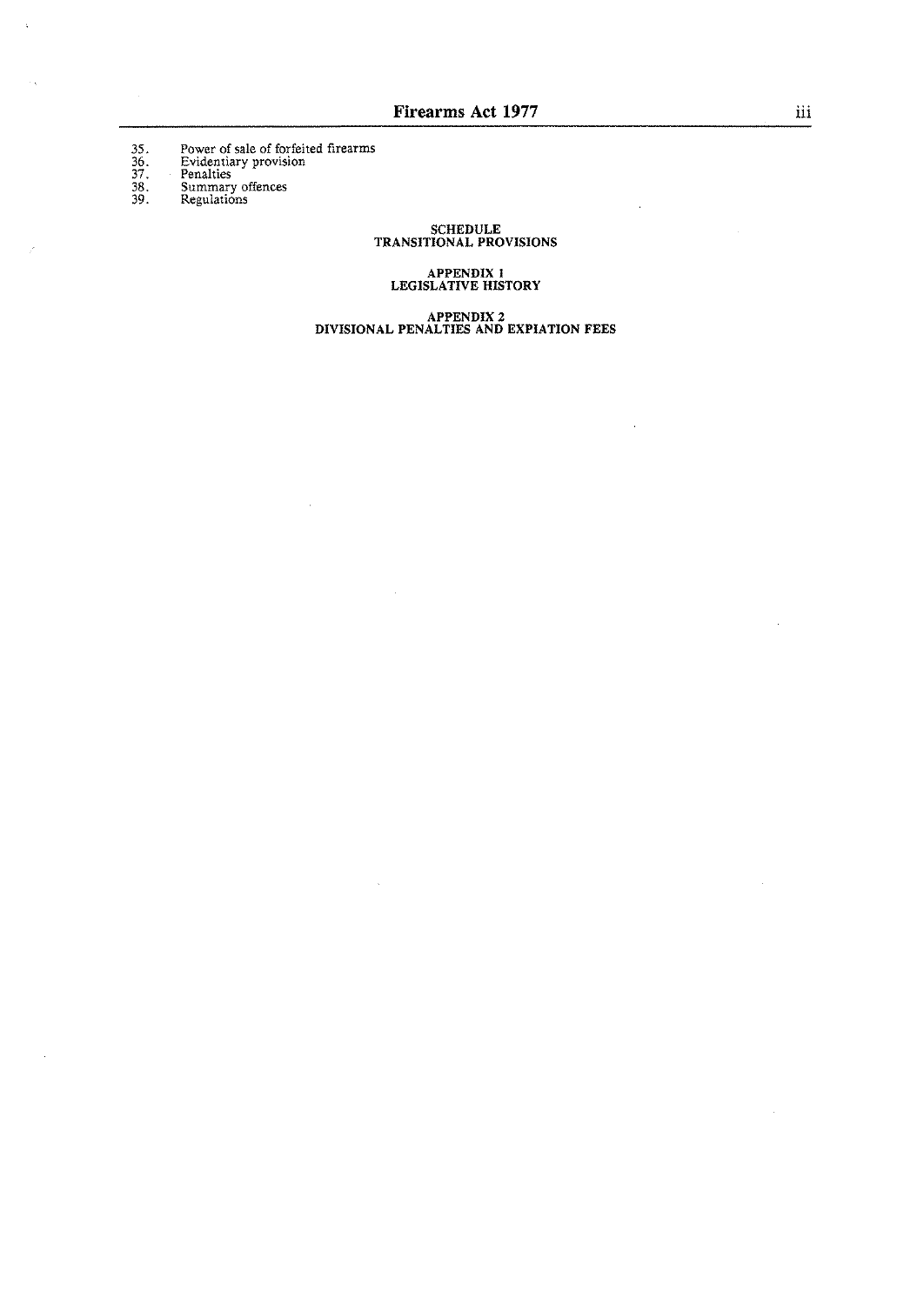# **FIREARMS ACT 1977**

*being* 

#### *Firearms Act 1977 No. 26 of 1977 [Assented to 12 May 1977]<sup>1</sup>*

as *amended by* 

Firearms Act Amendment Act 1986 No. 60 of 1986 [Assented to 23 October 1986]<sup>2</sup><br>Firearms Act Amendment Act 1988 No. 87 of 1988 [Assented to 1 December 1988]<sup>3</sup><br>Firearms (Miscellaneous) Amendment Act 1993 No. 13 of 1993 [As

#### **An Act to control the possession, use and sale of firearms; and for other purposes.**

The Parliament of South Australia enacts as follows:

### **PART 1 PRELIMINARY**

#### **Short title**

**1.** This Act may be cited as the Firearms *Act* 1977.

\* \* \* \* \* \* \*

#### **Interpretation**

5. (1) In this Act, unless the contrary intention appears—

**"air gun"** means a firearm (other than a rifle or pistol) designed to fire shot, bullets or other projectiles by means of compressed air or other compressed gas and not by means of burning propellant;

**"air rifle"** means a rifle designed to be carried by hand and to fire shot, bullets or other projectiles by means of compressed air or other compressed gas and not by means of burning propellant;

**"ammunition"** means ammunition suitable for use in a firearm and includes primers and propellant;

**"automatic firearm"** means a firearm that is designed to fire a round when the trigger is brought to the firing position and to continue to fire one or more rounds automatically while the trigger is held in that position;

*'Came into operation* 1 *September* 1993: *s.* 2.

*<sup>&#</sup>x27;Came into operation (including* **5s.** I1 *and* 13) 1 *January* 1980: Gaz. 6 *December* 1979, p. 1896.

*<sup>&#</sup>x27;Came into operation* 23 *October* 1986: Gaz. 23 *October* 1986, *p.* 1412.

*<sup>3~</sup>ame into operation* 1 *September* 1993: Gaz. 24 *June* 1993, *p.* 2047.

*Note:* 1. *Asterisks indicate reoeal or deletion of text.* ,

*<sup>2.</sup> For the legislative history of the Act see Appendix* **1.** *Entries appearing in the Appendix in bold type indicate*  the amendments incorporated since the last reprint.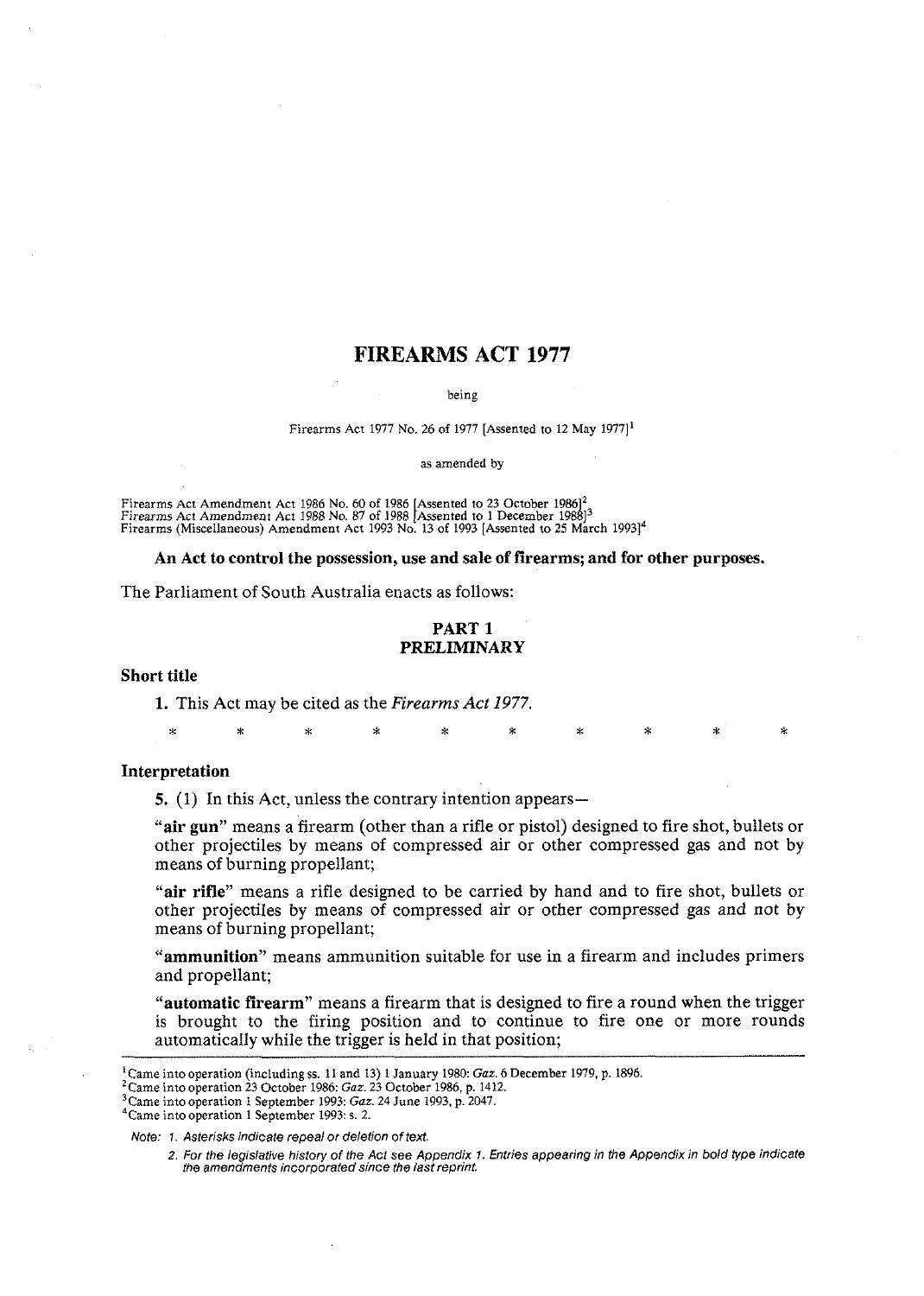### **2 Firearms Act 1977**

**"the Commissioner of Police"** means the person for the time being holding, or acting in; the office of Commissioner of Police;

**"the consultative committee"** or **"the committee"** means the Firearms Consultative Committee established under this Act;

**"dangerous firearm"** means a firearm of a class declared by regulation to be a class of dangerous firearms;

**"dealer",** in relation to firearms, means a person-

- (a) who carries on the business of manufacturing, repairing, modifying or testing firearms; or
- (b) who carries on the business of buying, selling or hiring out, firearms; or
- (c) who carries on the business of a pawnbroker or auctioneer and handles firearms in the course of that business,

and **"dealing"** has a corresponding meaning;

**"dealer's licence"** means a dealer's licence granted under this Act;

**"firearm"** means-

(a) a device designed to be carried by hand and to fire shot, bullets or other projectiles by means of burning propellant or by means of compressed air or other compressed gas; or

 $\star$ 

(c) a device of a kind declared by regulation to be a firearm for the purposes of this Act,

and includes a device which, if in working order, would be a firearm within the meaning of this definition (except such a device that has been rendered unusable in a manner stipulated in the regulations or by the Registrar) but does not include a device of a kind excluded by regulation from the provisions of this Act;

**"firearms club"** means a club for the benefit of enthusiasts who are interested in firearms generally or in a particular class of firearms;

**"firearms licence"** means a firearms licence granted under this Act;

**"licence"** means a firearms licence or a dealer's licence;

**"the Minister"** means the Minister of the Crown to whom the administration of this Act is for the time being committed by the Governor and includes any other Minister of the Crown for the time being discharging the duties of that Minister;

**"owner"** in relation to a firearm includes a person who has possession of the firearm in pursuance of a contract of hire;

**"paint-ball firearm"** means an air gun designed to fire a projectile containing dye, paint or other marking substance;

**"paint-ball operator"** means a person or body who provides or arranges for the provision of grounds for use by participants in an organised activity involving the use of paint-ball firearms (but not involving the use of any other firearms);

**"pistol"** means a firearm the barrel of which is less than 400 millimetres in length and that is designed or adapted for aiming and firing from the hand and is reasonably capable of being carried concealed about the person;

**"to purchase"** includes to acquire by barter or exchange;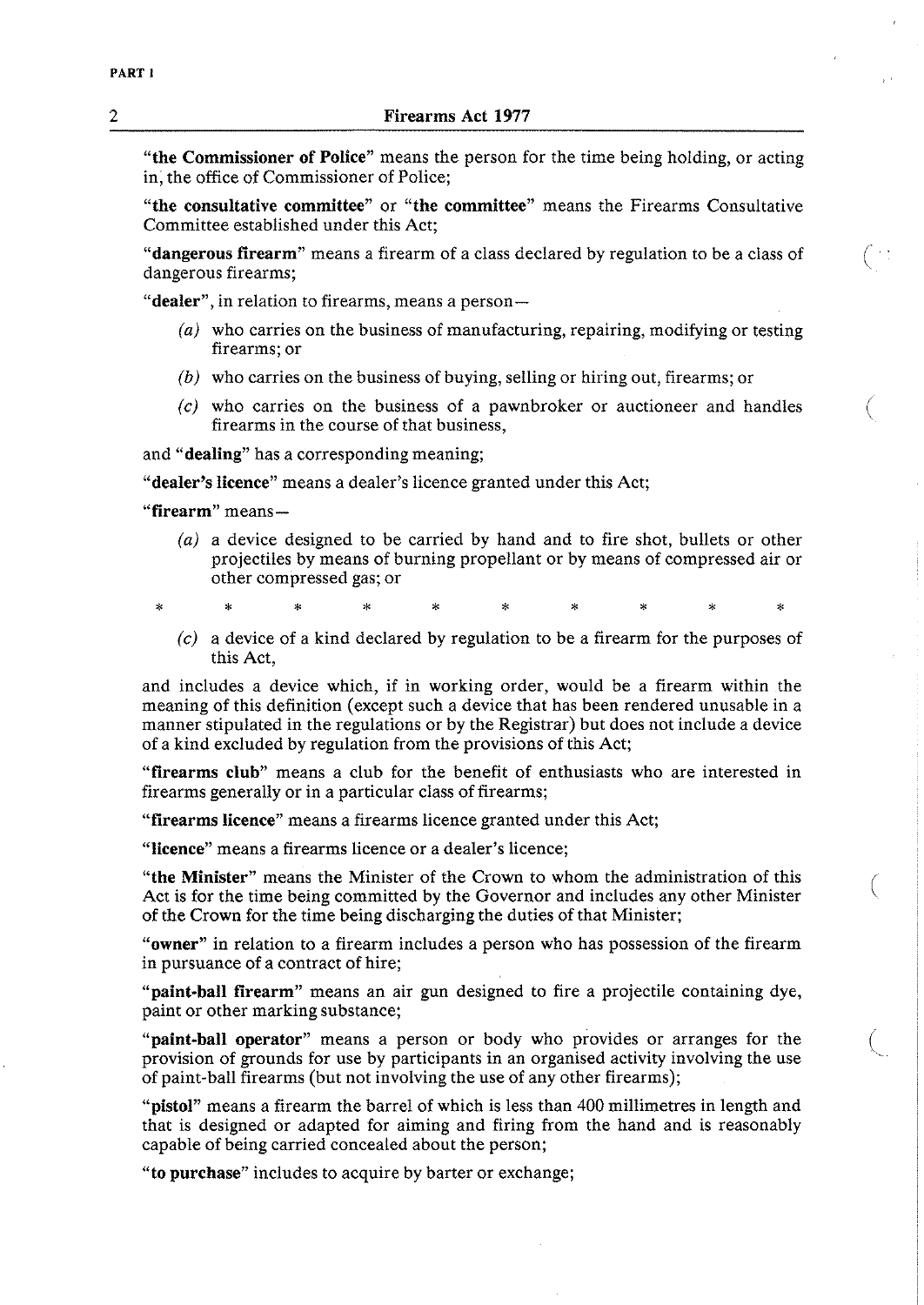"recognised firearms club" means a firearms club declared to be a recognised firearms club by the Minister pursuant to this Act;

"recognised paint-ball operator" means a paint-ball operator declared to be a recognised paint-ball operator by the Minister pursuant to this Act;

"the Registrar" means the Registrar of Firearms;

"restricted firearm" means a firearm of a type declared by regulation to be a restricted firearm;

|  |  | $\begin{array}{ccccccccccccccccccccc} \ast & \times & \times & \times & \times & \times & \times & \times & \times & \times & \times & \times \end{array}$ |  |  |
|--|--|------------------------------------------------------------------------------------------------------------------------------------------------------------|--|--|

"self loading firearm" means a firearm that is designed to rechamber automatically when a round is fired but does not include an automatic firearm;

"to sell" includes to dispose of by barter or exchange;

"silencer" means a device designed to be attached to or comprising part of a firearm to muffle the report when the firearm is fired.

.<br>Sk

(2) For the purposes of this Act, a person has possession of a firearm-

- $(a)$  if that person handles the firearm in any way otherwise than-
	- (i) in the presence, and with the consent, of the owner of the firearm; or
	- (ii) upon the premises of a licensed dealer in firearms for the purpose of inspecting the firearm; or
- *(b)* if that person has a power of disposition over the firearm.

**(3)** A person who purchases or sells more than 20 firearms in any 12 month period will, for the purposes of this Act, be taken to be carrying on the business of dealing in firearms in respect of the firearms purchased or sold in excess of 20 in that period.

(4) Subsection (3) does not apply if all the firearms purchased or sold in a 12 month period were the subject of one transaction or two or more transactions entered into on the same day at an auction.

(5) A person who purchases or sells more than 50 000 rounds of ammunition in any 12 month period will, for the purposes of this Act, be taken to be carrying on the business of dealing in ammunition in respect of the ammunition purchased or sold in excess of 50 000 rounds in that period.

(6) Subsection  $(5)$  does not apply-

- $(a)$  in relation to a recognised firearms club;
- *(ab)* to the purchase or sale by a recognised paint- ball operator of ammunition suitable for use in paint-ball firearms;
- *(b)* if all the ammunition purchased or sold in a 12 month period was the subject of one transaction or two or more transactions entered into on the same day at an auction.

(7) For the purposes of this Act, any grounds provided or arranged to be provided by or on behalf of a recognised firearms club for use by members of the club will be taken to be grounds of the club.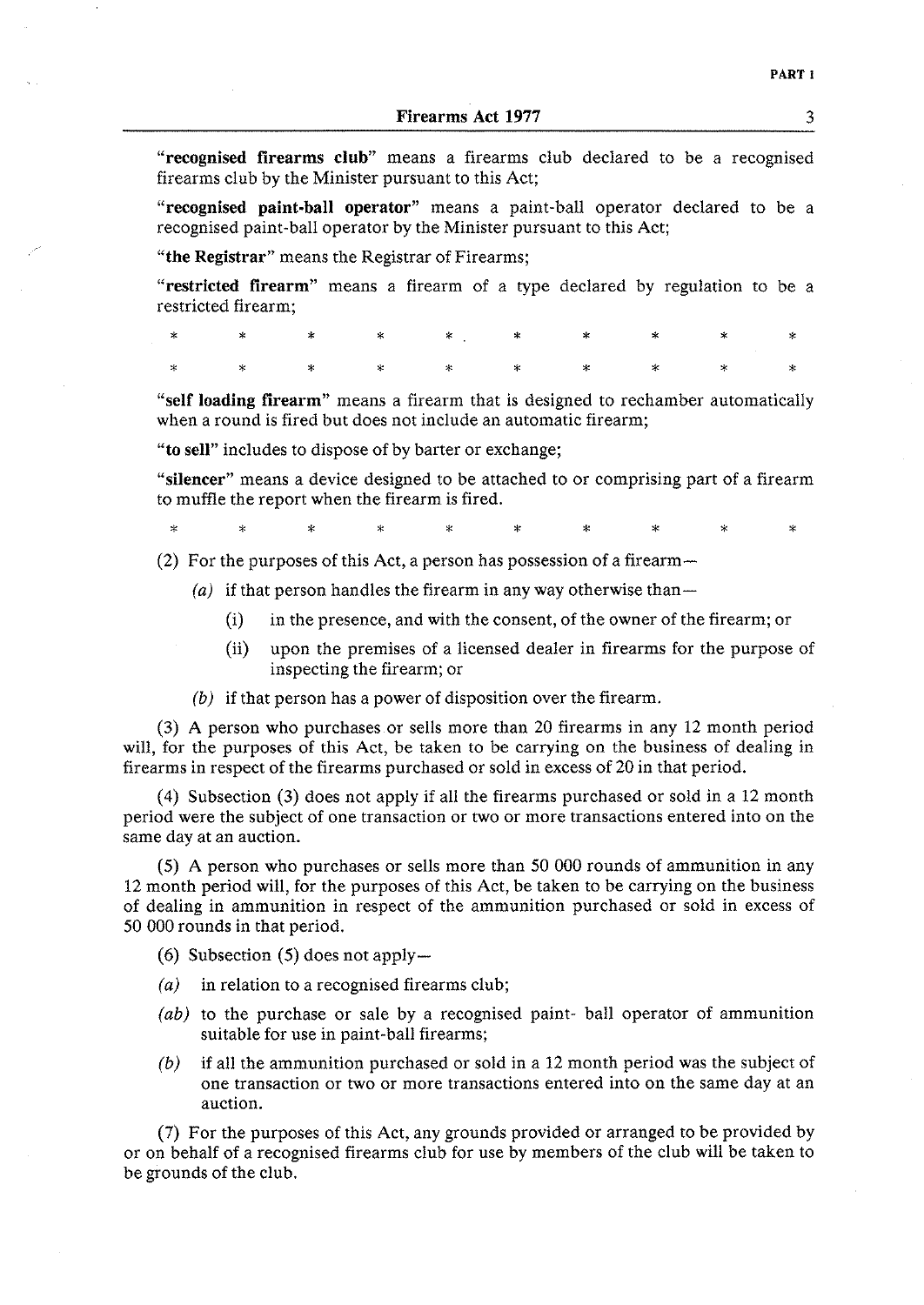### **4 Firearms Act 1977**

(8) For the purposes of this Act, any grounds provided or arranged to be provided by or on behalf of a recognised paint- ball operator for use by participants in an organised activity involving the use of paint-ball firearms will be taken to be grounds of the operator.

*Note: For definition of divisional penalties (and divisional expiation fees) see Appendix 2.* 

### **Crown not bound**

**5A.** This Act does not apply to the Crown.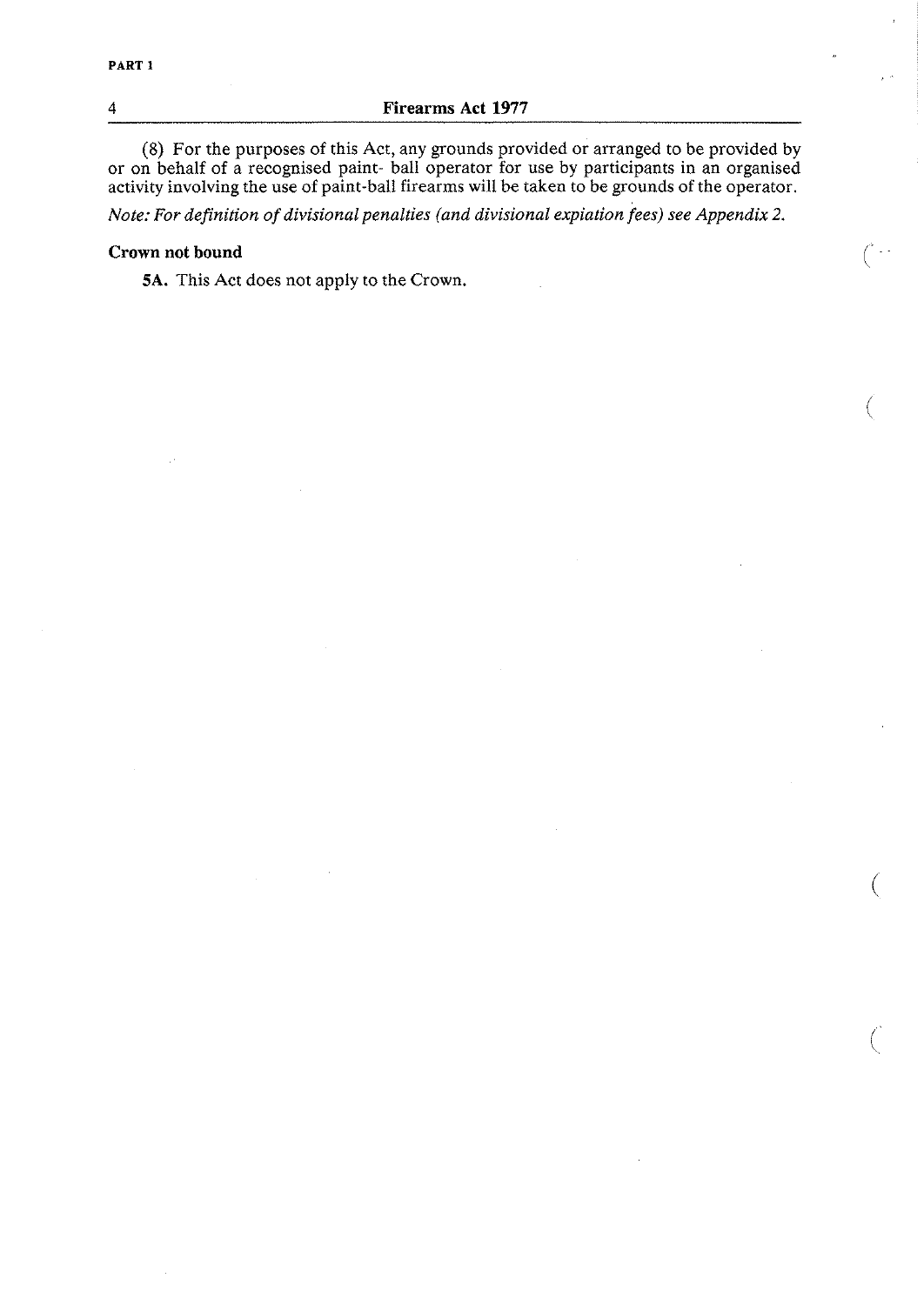### **PART 2 ADMINISTRATION**

### **DIVISION 1 -THE REGISTRAR OF FIREARMS**

### **The Registrar**

6. (1) The Commissioner of Police is the Registrar of Firearms.

(2) The Registrar may, by instrument in writing, delegate to any person any of the Registrar's powers and functions under this Act.

(3) A delegation under this section is revocable at will, and does not prevent the exercise of any power or function by the Registrar.

#### **DIVISION 2-THE FIREARMS CONSULTATIVE COMMITTEE**

#### **Establishment of consultative committee**

**7.** (1) The Firearms Consultative Committee is established.

(2) The consultative committee consists of three members, appointed by the Governor, of whom-

- $(a)$  one must be a legal practitioner of at least seven years standing; and
- *(b)* one must be a person nominated by the Commissioner of Police; and
- $(c)$  one must be a person who has, in the opinion of the Governor, wide experience in the use and control of firearms.

(3) The Governor may appoint any member of the consultative committee to be chairman of the committee.

(4) The Governor may appoint a suitable person to be a deputy of any member of the committee, and such a person while acting in the absence of the member has all the powers, authorities, duties and obligations of that member.

#### **Quorum, etc.**

8. (1) Two members of the consultative committee constitute a quorum of the committee and no business may be transacted by the committee unless a quorum is present.

(2) A decision in which any two members of the consultative committee concur is a decision of the committee.

#### **Allowances and expenses**

**9.** The members of the consultative committee are entitled to such allowances and expenses as the Minister may determine.

#### **Procedure of the consultative committee**

**10.** (1) Before the consultative committee makes any decision upon a matter arising under this Act, it must allow the Registrar, and any other person with a direct interest in the matter, a reasonable opportunity to make representations orally or in writing to the committee.

(2) In investigating any matter arising under this Act, the consultative committee is not bound by the rules of evidence but may inform itself in any manner it thinks fit.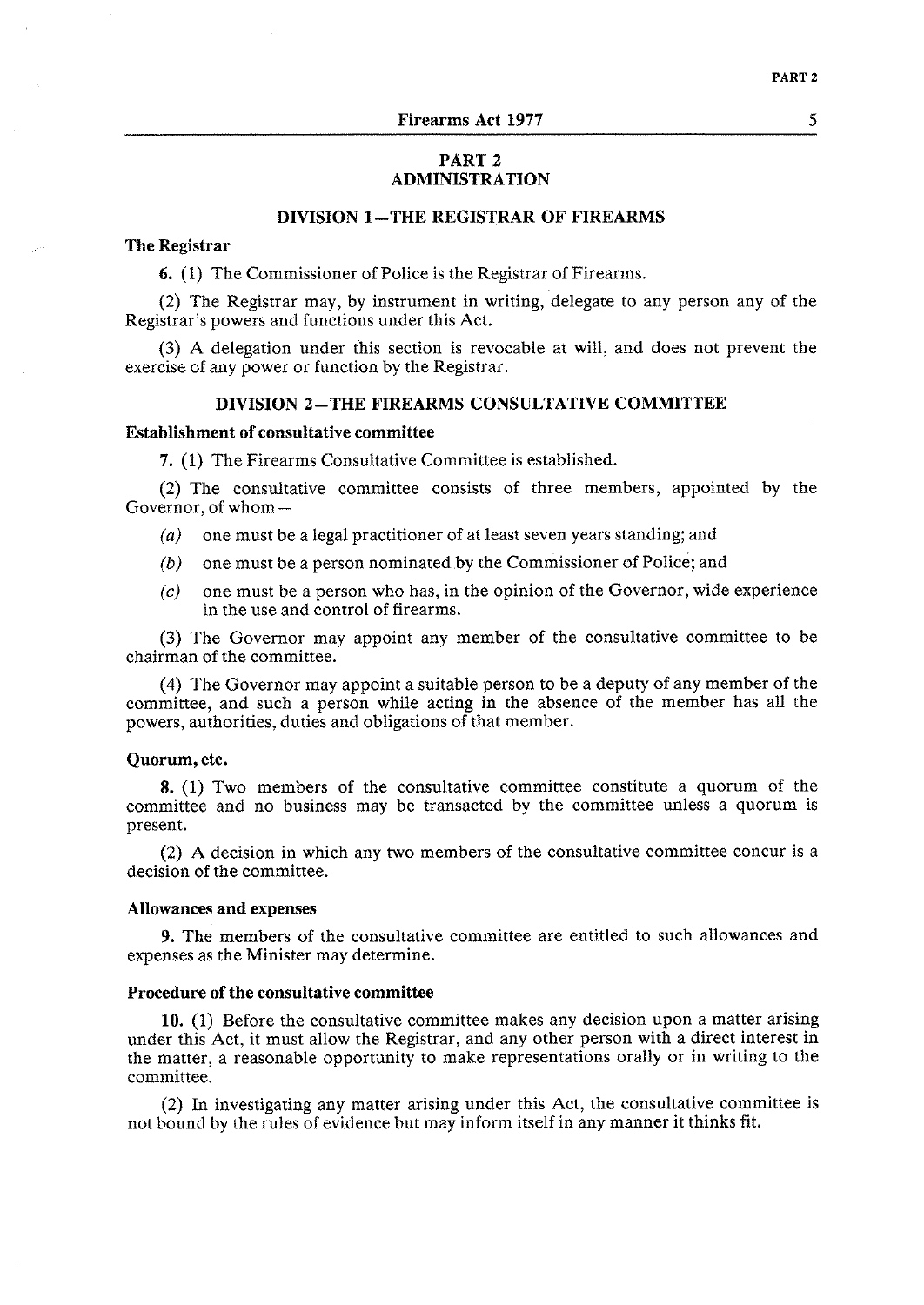### **PART 3**

# **POSSESSION OF FIREARMS AND DEALING IN FIREARMS AND AMMUNITION**

### **DIVISION 1 -POSSESSION AND USE OF FIREARMS**

#### **Possession and use of firearms**

**11.** (1) A person who has possession of a firearm without holding a firearms licence authorising possession of that firearm is guilty of an offence.

(2) A person who has possession of a firearm, or who uses a firearm, for a purpose that is not authorised by a firearms licence held by that person is guilty of an offence.

**(3)** If, in proceedings for an offence against subsection (2), the evidence gives rise to a reasonable inference that the purpose for which the defendant had possession of the firearm, or used the firearm, was not authorised by the licence, the onus shifts to the defendant to establish that the purpose for which he or she had possession of the firearm, or used the firearm, was authorised by the licence.

(4) No offence is committed under this section in relation to a firearm (not being a dangerous firearm) by virtue of the fact that-

- *(a)* a person has possession of, or uses, the firearm at a shooting gallery that is under the supervision of a responsible person for the purpose of shooting at that shooting gallery;
- *(b)* a person has possession of, or uses, the firearm on the grounds of a recognised firearms club for the purpose of shooting in a manner authorised by the club;
- *(ba)* a person has possession of, or uses, a paint-ball firearm on grounds of a recognised paint-ball operator while participating in an organised activity involving the use of paint-ball firearms (but no other firearms);
- *(c)* a person has possession of the firearm in the ordinary course of the business of carrying or storing goods;
- *(d)* a person has possession of, or uses, the firearm in the ordinary course of business as a licensed dealer in firearms.

(5) No offence is committed under this section in relation to a firearm by virtue of the fact that-

- **(a)** a person has possession of the firearm as executor of the will, or administrator of the estate, of a deceased person;
- *(b)* a person has possession of the firearm-
	- (i) as the administrator, committee, guardian or manager of the estate of a person who is unable to manage his or her affairs; or
	- (ii) as the donee of an enduring power of attorney during a period of legal incapacity suffered by the donor of the power;
- *(c)* a person has possession of, or uses, the firearm in circumstances prescribed by regulation.

### **Application for firearms licence**

**12.** (1) An application for a firearms licence-

- (a) must be made to the Registrar in the prescribed manner and form; and
- **(b)** must contain the prescribed information; and
- *(c)* must be accompanied by any certificates, declarations, references, reports or other documents required by the regulations or by the Registrar; and
- *(d)* must be accompanied by the prescribed fee.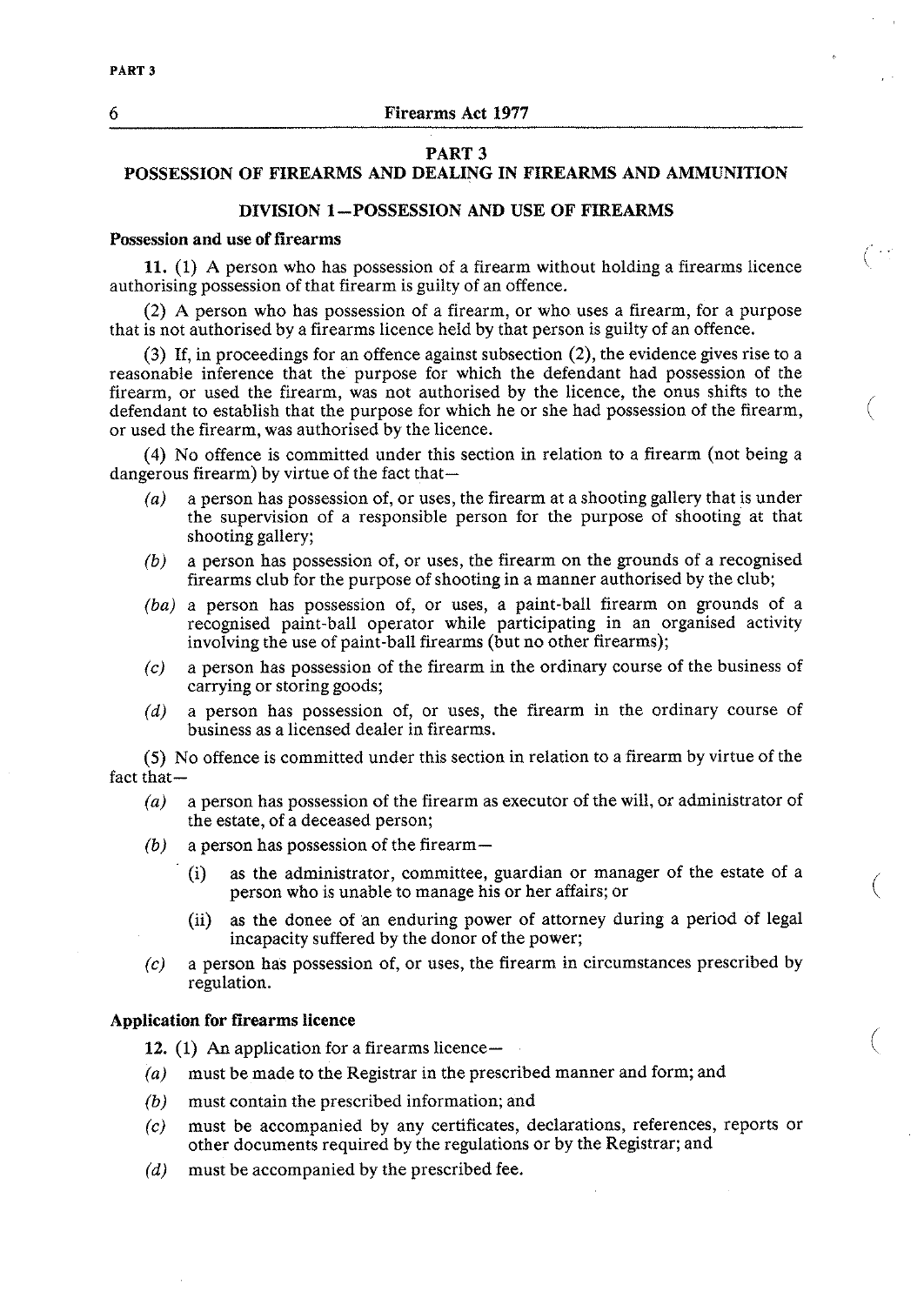- (2) The Registrar may require an applicant-
- *(a)* to furnish such further information as may be necessary to enable the Registrar to determine the application; or
- *(b)* to verify by statutory declaration information furnished in relation to the application.

(3) Subject to subsection (4), an application for a firearms licence cannot validly be made-

- *(a)* in the case of a firearms licence that authorises possession of an air rifle or air gun-by a person under the age of 16;
- *(b)* in any other case-by a person under the age of 18.

(4) An application for a firearms licence may be made by a person who is 15 or over but under 18 if that person is the spouse, child, brother, sister or employee of a person who holds a firearms licence and who conducts the business of primary production.

(5) The Registrar must not grant an application for a firearms licence unless satisfied-

- *(a)* as to the identity, age and address of the applicant; and
- *(b)* that the applicant intends using the firearm, or a firearm of the class, to which the licence relates for the purpose or purposes endorsed on the licence in relation to that firearm or firearms of that class.

(5a) The Registrar may refuse an application for a firearms licence if the applicant is not usually resident in the State.

(6) Subject to this section, where an application for a firearms licence is properly made the Registrar may only refuse the application if-

- *(a)* the Registrar is not satisfied that the applicant is a fit and proper person to possess firearms of the relevant class or to use firearms of that class for the purpose or purposes for which they could be used pursuant to the licence; and
- *(6)* the consultative committee concurs with the Registrar's decision.

(7) An application for a firearms licence authorising possession of a dangerous firearm can only be granted if the Registrar is satisfied-

- *(a)* that the dangerous firearm will be used for a purpose authorised by the regulations; and
- **(b)** that the applicant is a fit and proper person to have possession of the dangerous firearm.

#### Provisions relating to firearms licence

**13. (1)** A firearms licence may authorise possession of a particular firearm or firearms of a particular class, and must be endorsed by the Registrar with the purpose or purposes for which that firearm or firearms of that class may be used by the holder of the licence.

(2) A firearms licence can only be endorsed with a purpose or purposes prescribed by regulation or approved by the Registrar pursuant to the regulations.

(3) **A** firearms licence that authorises possession of a dangerous firearm must be specially endorsed by the Registrar to that effect.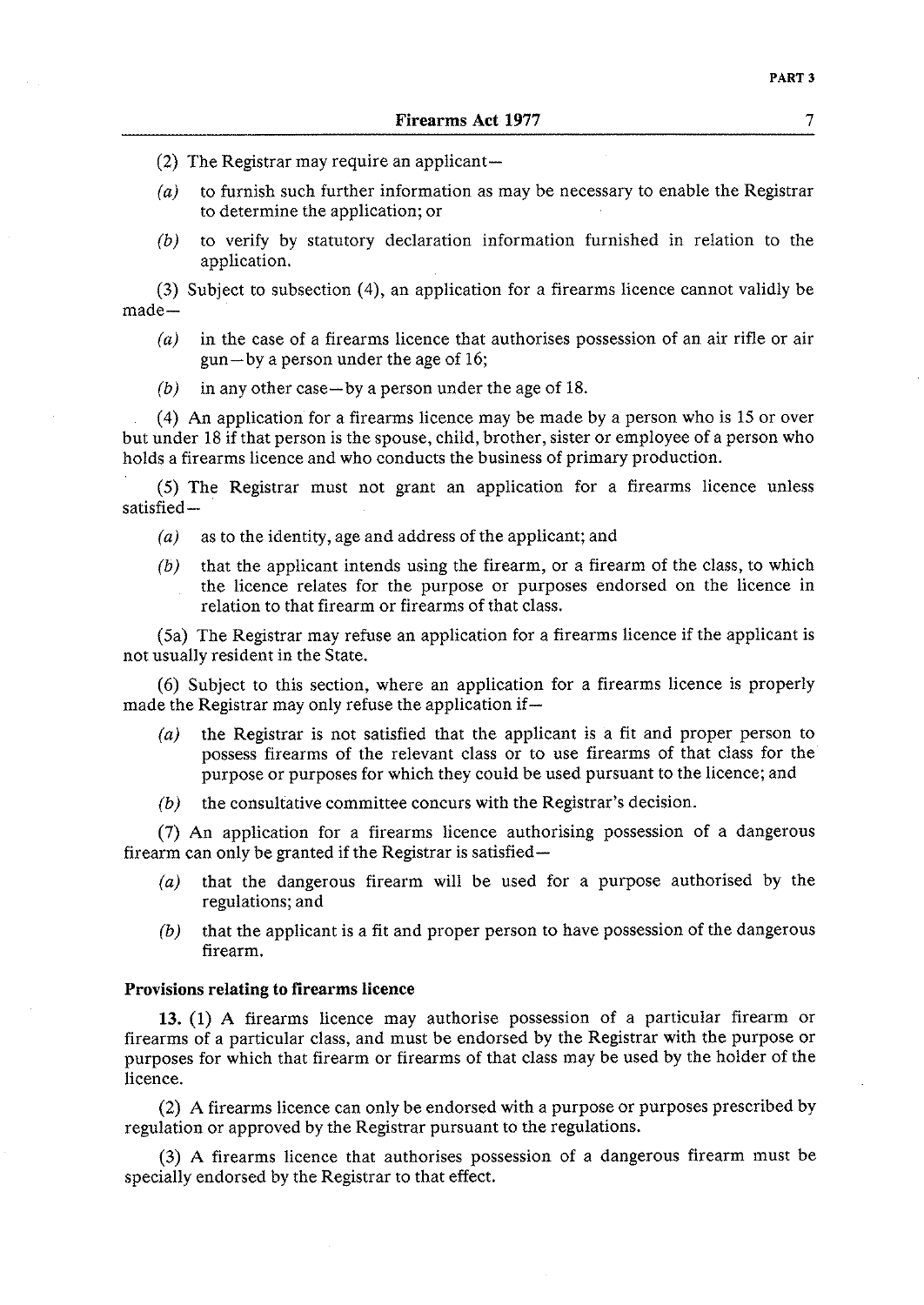### 8 **Firearms Act 1977**

- (4) Subject to this section, a firearms licence is subject to  $-$
- *(a)* any licence conditions prescribed by the regulations; and
- *(b)* any licence conditions imposed by the Registrar with the approval of the consultative committee; and
- *(c)* any licence conditions imposed by the Registrar with the agreement of the holder of the licence.

(5) The Registrar may impose licence conditions pursuant to subsection (4) on the grant or renewal of the licence or at any time during the term of the licence.

(6) A licence condition imposed pursuant to subsection  $(4)(b)$  during the term of the licence does not operate until the Registrar has given the holder of the licence (either personally or by post) notice in writing of the condition.

(8) The Registrar may, on his or her own initiative or on the application of the holder of a firearms licence-

- *(a)* extend or restrict the classes of firearms to which the licence relates;
- *(b)* vary or revoke a purpose endorsed on the licence pursuant to subsection (1) or endorse a further purpose or purposes on the licence;
- *(c)* vary or revoke a licence condition (including a condition to which the licence is subject by virtue of the regulations).

(9) An alteration under subsection (8) relating to a licence does not operate until the Registrar has given the holder of the licence (either personally or by post) notice in writing of the alteration or the licence has been appropriately endorsed.

### **DIVISION 2-PURCHASE OF FIREARMS**

#### **Purchase of firearms**

**14.** (1) Subject to subsection (3), a person who purchases a firearm (other than a person who purchases a firearm in the ordinary course of business as a licensed dealer in firearms) without holding a permit granted by the Registrar authorising purchase of that firearm is guilty of an offence.

(2) Subject to subsection (3), a person (whether a dealer or not) who sells a firearm to another person without taking reasonable steps to satisfy himself or herself that the purchaser-

- *(a)* holds a permit granted by the Registrar authorising purchase of the firearm; or
- *(b)* is a licensed dealer in firearms,

is guilty of an offence.

(3) Subsections (1) and (2) do not apply to the sale and purchase of a firearm at an auction if the firearm is the subject of a permit granted under this Division by the Registrar authorising the auctioneer to sell the firearm at that auction.

(4) An auctioneer who sells a firearm pursuant to a permit referred to in subsection **(3)** without taking reasonable steps to satisfy himself or herself that the purchaser-

- *(a)* holds a firearms licence that authorises possession of the firearm and has held that licence (except where the licence is a renewal of a previously held licence) for at least one month; or
- *(b)* is a licensed dealer in firearms,

is guilty of an offence.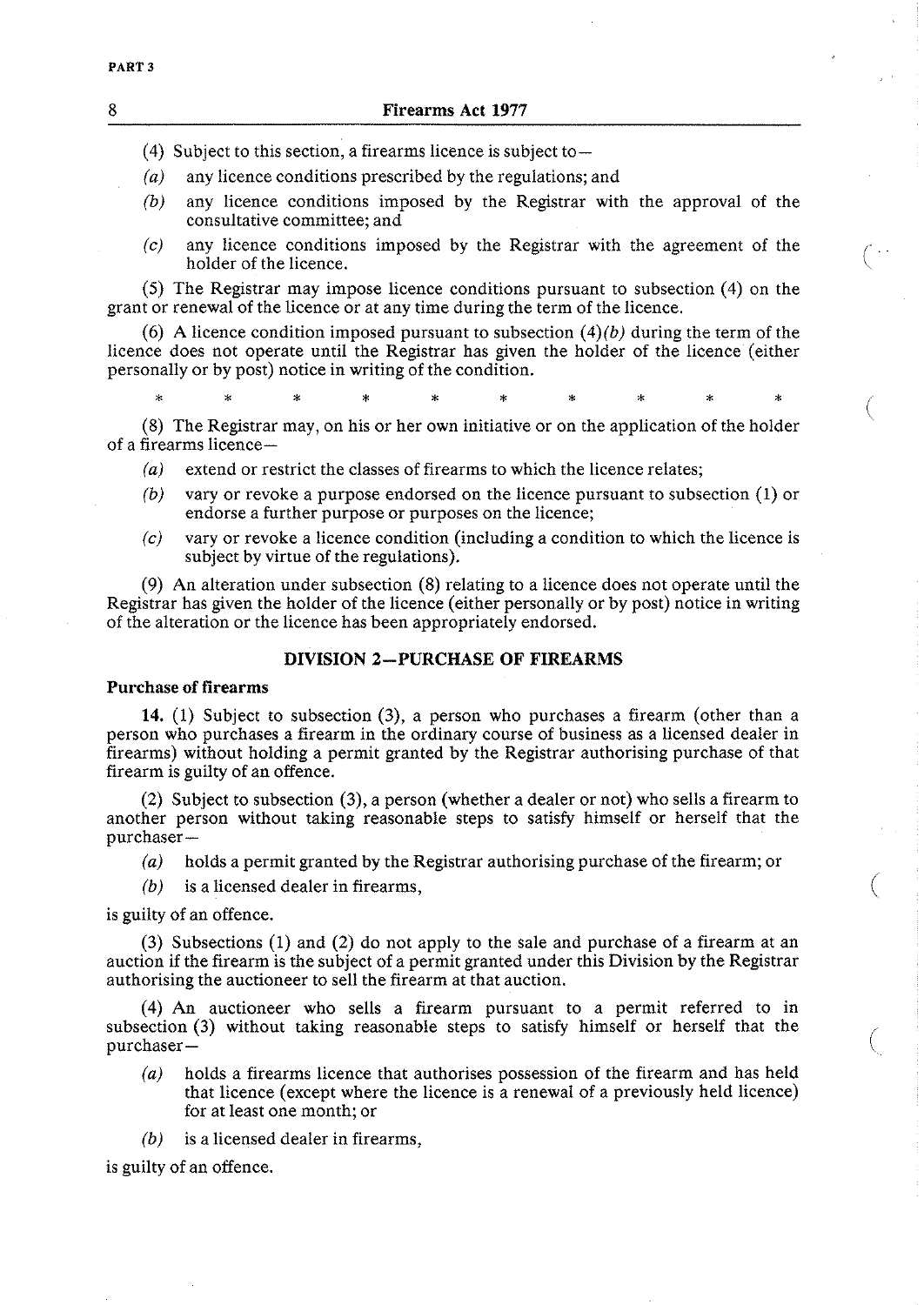(5) A person, other than a licensed dealer, who purchases at an auction a firearm (that is the subject of a permit granted under this Division authorising the auctioneer to sell the firearm) without holding a permit granted by the Registrar authorising purchase of that firearm commits an offence if he or she does not apply within 14days after the auction for a permit under this Division approving the purchase of that firearm.

(6) If an application for a permit approving the purchase of a firearm at auction is refused under this Division, the licence of the applicant will be taken, for the purposes of this Act, not to authorise possession of that firearm.

(7) A person (whether a dealer or not) who sells a restricted firearm without holding a permit granted by the Registrar authorising sale of that firearm is guilty of an offence.

#### **Application for permit**

**15.** (1) An application for a permit authorising or approving the purchase or sale of a firearm-

- *(a)* must be made to the Registrar in the prescribed manner and form; and
- *(b)* must contain the prescribed information.
- (2) The Registrar may require an applicant-
- *(a)* to furnish such further information as may be necessary to enable the Registrar to determine the application; or
- *(b)* to verify by statutory declaration information furnished in relation to the application.

**(3)** A permit authorising or approving the purchase of a firearm can only be granted if the applicant holds a firearms licence that authorises possession of the relevant firearm and has, subject to subsection (4), held the licence for at least one month.

(4) Where, in the Registrar's opinion it is safe to do so, the Registrar may grant a permit to a person who has held a firearms licence for less than one month.

(4a) A permit authorising or approving the purchase or sale of a restricted firearm will only be granted if, in the opinion of the Registrar, special circumstances exist justifying the granting of the permit.

(5) Subject to this section, where the application is properly made the Registrar may only refuse the application if in the opinion of the Registrar the firearm to which it relates-

- (a) is particularly dangerous by reason of its design, construction or any other factor; or
- *(b)* can easily be converted to an automatic firearm; or
- **(c)** is, by reason of its size or any other factor, more readily concealed than other firearms of the same prescribed class and is for that, or any other reason, particularly suited to unlawful use.

(6) Where the Registrar decides that the application should be refused the applicant may, within one month after receiving notice in writing of the Registrar's decision, require the Registrar to refer the application to the consultative committee.

(7) If the committee does not concur with the Registrar's decision the committee may direct the Registrar to grant the application.

(8) The period for which a permit remains in force must be set out in the permit.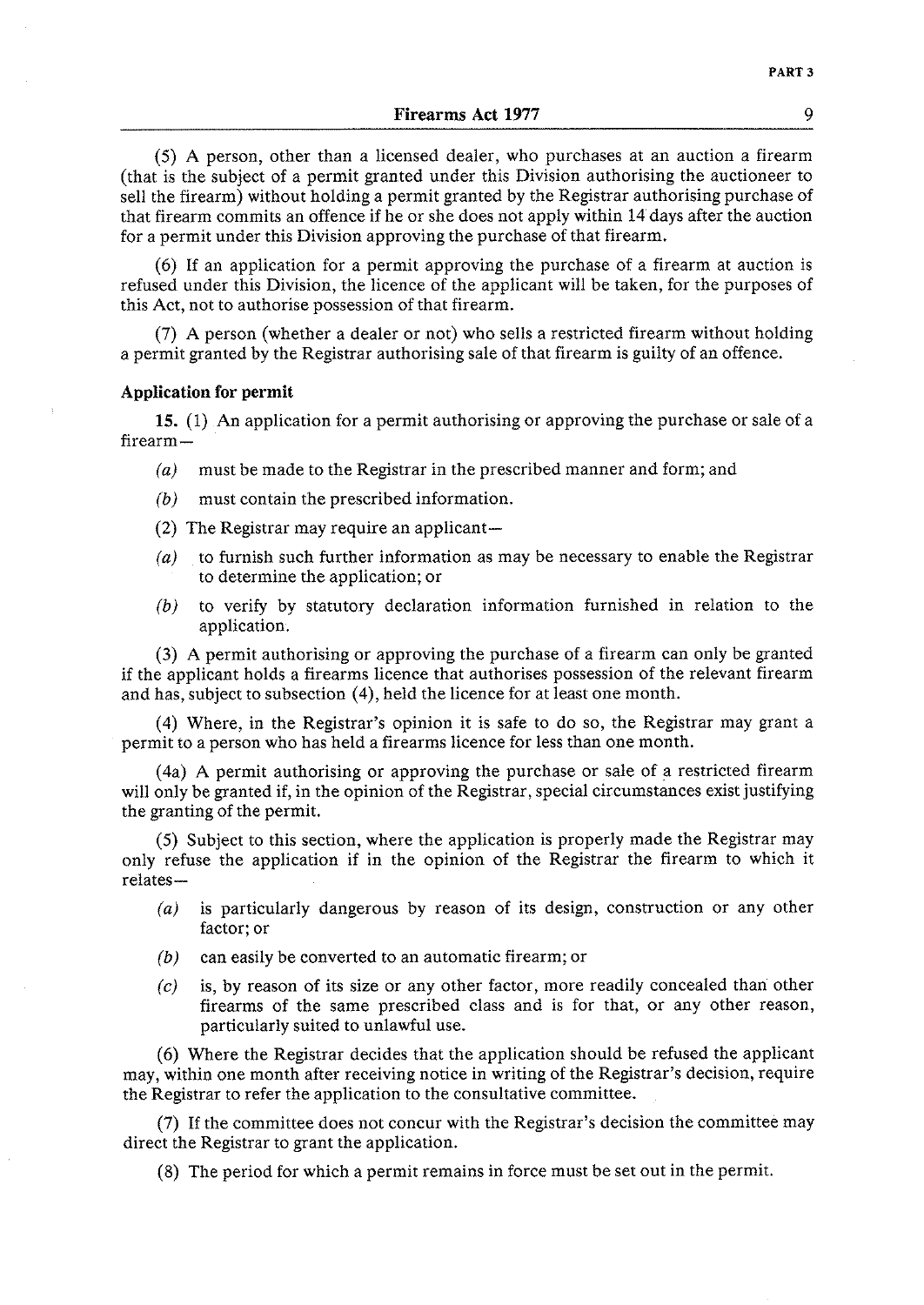### **DIVISION 3-DEALING IN FIREARMS AND AMMUNITION**

### **Requirement for licence**

**16.** A person who carries on the business of dealing in firearms or ammunition or both without holding a dealer's licence authorising the carrying on of that business is guilty of an offence.

#### **Application for dealer's licence**

**17.** (1) An application for a dealer's licence-

- *(a)* must be made to the Registrar in the prescribed manner and form; and
- *(b)* must contain the prescribed information; and
- *(c)* must be accompanied by any certificates, declarations, references, reports or other documents required by the regulations or by the Registrar; and
- (d) must be accompanied by the prescribed fee.
- (2) The Registrar may require an applicant-
- *(a)* to furnish such further information as may be necessary to enable the Registrar to determine the application; or
- *(b)* to verify by statutory declaration information furnished in relation to the application.

**(3)** Subject to this section, where an application for a dealer's licence is properly made, the Registrar may only refuse the application if-

- $(a)$  the Registrar is not satisfied that-
	- (i) the applicant is a fit and proper person to hold such a licence; or
	- (ii) the premises at which the applicant intends carrying on the business of dealing in firearms or ammunition is appropriate for that purpose; and
- *(b)* the consultative committee concurs with the Registrar's decision.
- (4) **A** dealer's licence is subject to-
- *(a)* a condition that the licensee must not deal in dangerous firearms; and
- *(b)* any conditions prescribed by the regulations; and
- *(c)* any conditions imposed by the Registrar with the approval of the consultative committee; and
- (d) any conditions imposed by the Registrar with the agreement of the holder of the licence.

(4a) The Registrar may impose licence conditions pursuant to subsection (4) on the grant or renewal of the licence or at any time during the term of the licence.

(4b) A licence condition imposed pursuant to subsection  $(4)(c)$  during the term of the licence does not operate until the Registrar has given the holder of the licence (either personally or by post) notice in writing of the condition.

(4c) The Registrar may, on his or her own initiative or on the application of the holder of a dealer's licence, vary or revoke a licence condition.

(4d) A variation or revocation of a licence condition under subsection (4c) does not operate until the Registrar has given the holder of the licence (either personally or by post) notice in writing of the variation or revocation.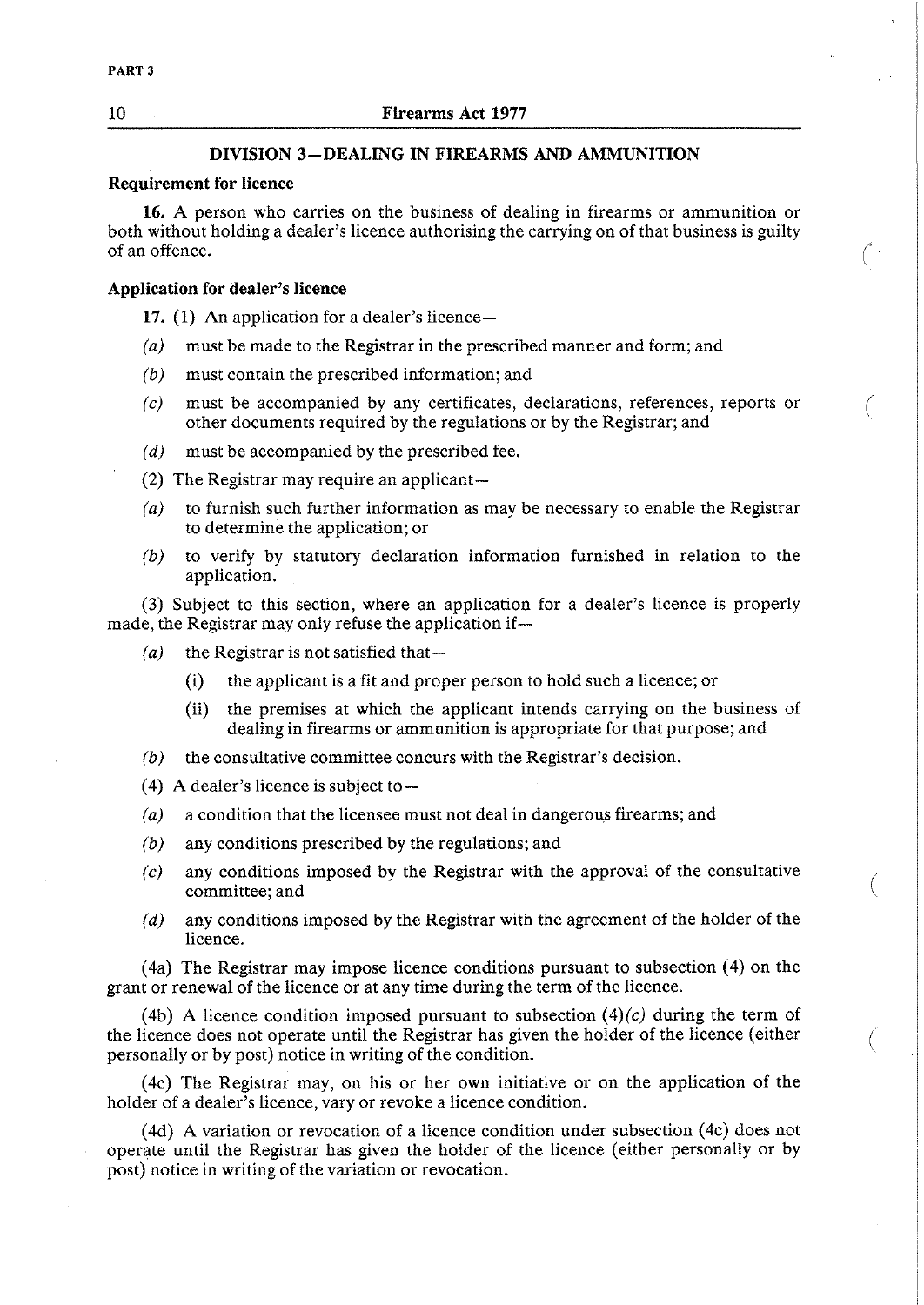(4e) The Registrar cannot vary a licence condition on his or her initiative under subsection (4c) without the approval of the consultative committee.

(5) A dealer's licence that authorises dealing in ammunition but not firearms must be endorsed to that effect.

(6) A dealer's licence cannot be granted to a person under the age of 18.

#### Records

**1s.** A dealer who-

- *(a)* fails to keep prescribed records in relation to the firearms or ammunition in which the dealer deals; or
- *(6)* fails to submit prescribed returns to the Registrar in accordance with the regulations,

is guilty of an offence.

### DIVISION 4-LICENCES

#### Term and renewal of licence

**19.** (1) Subject to this Act, a licence remains in force for a term (not exceeding three years) specified in the licence.

(2) A licence may be renewed from time to time.

- **(3)** An application for renewal of a licence-
- *(a)* must be made to the Registrar in the prescribed manner and form; and
- *(b)* must contain the prescribed information; and
- **(c)** must be accompanied by any certificates, declarations, references, reports or other documents required by the regulations or by the Registrar; and
- (d) must be accompanied by the prescribed fee.
- (4) The Registrar may require an applicant for renewal of a licence-
- *(a)* to furnish such further information as may be necessary to enable the Registrar to determine the application; or
- *(b)* to verify by statutory declaration information furnished in relation to the application.

(5) The provisions of this Part that apply in relation to the determination of an application for a new licence apply in relation to the determination of an application for renewal of the licence.

#### Suspension or cancellation of licence

**20.** (1) If the Registrar is satisfied that the holder of a licence-

- *(a)* has contravened or failed to comply with a provision of this Act or a condition of the licence; or
- *(b)* is, for any reason, not a fit and proper person to hold the licence,

the Registrar may, with the concurrence of the consultative committee, by notice in writing served personally or by post on the holder of the licence, cancel the licence.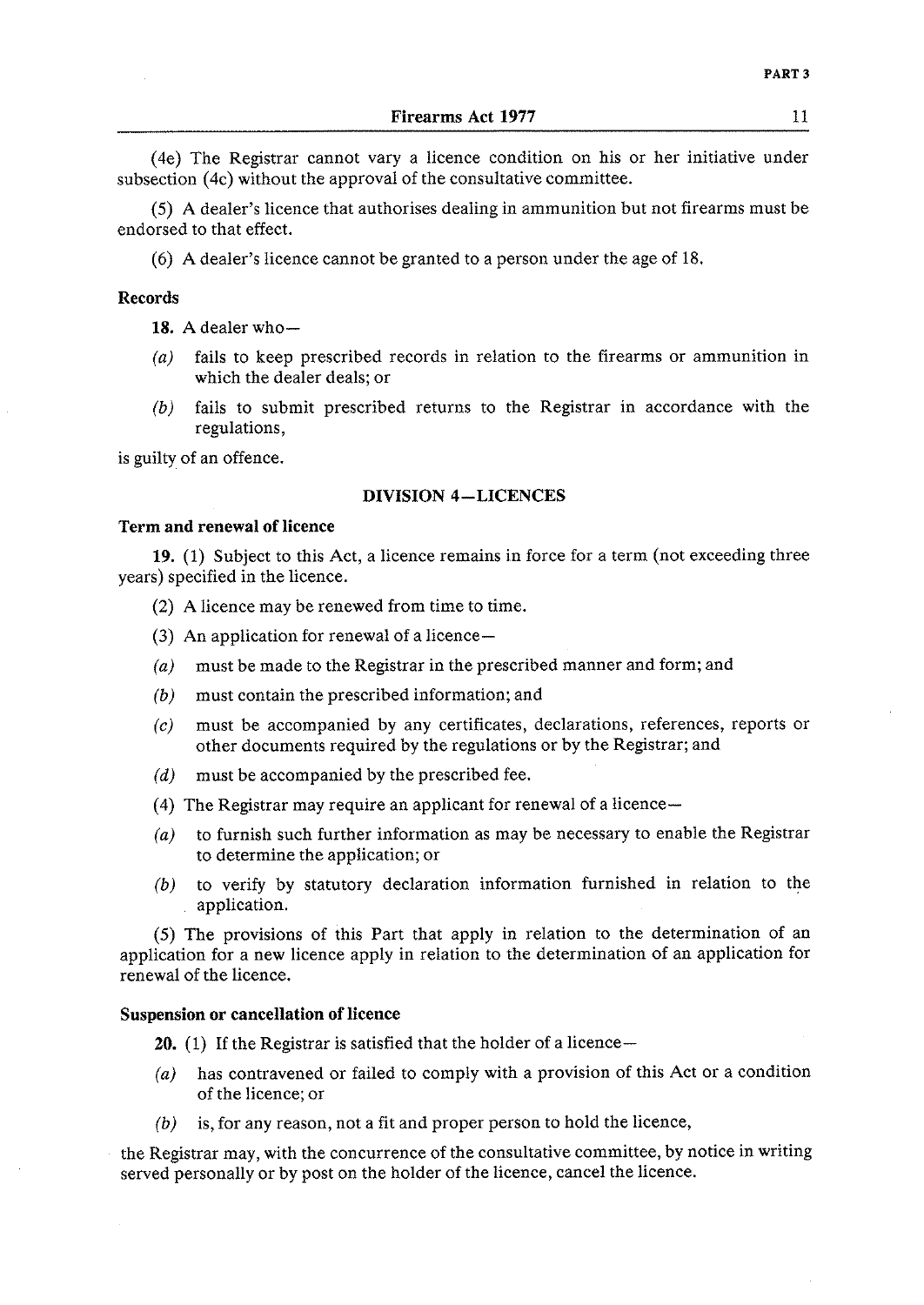(2) The Registrar may, by notice in writing served personally or by post on the holder of a licence, suspend the licence for a period not exceeding three months (or such longer period as is allowed in a particular case by the consultative committee) pending an investigation as to whether the licence should be cancelled under subsection (I).

**(3)** A notice served on the holder of a licence suspending or cancelling the licence under this section must set out the Registrar's reasons for the suspension or cancellation.

(4) The Registrar may, on his or her own initiative or on application by a person whose licence is suspended, revoke the suspension.

### Obligations on medical practitioners

20A. (1) Where a medical practitioner has reasonable cause to believe that-

- (a) a patient whom he or she has examined is suffering from a physical or mental illness, disability or deficiency that is likely to make the possession of a firearm by the patient unsafe for the patient or any other person; and
- *(b)* the patient holds or intends applying for a firearms licence or possesses or intends to possess a firearm,

the medical practitioner has a duty to inform the Registrar in writing of the patient's name and address, the nature of the illness, disability or deficiency and the reason why, in the opinion of the practitioner, it is or would be unsafe for the patient to have possession of a firearm.

(2) Compliance by a medical practitioner with subsection (1) attracts no civil or criminal liability.

#### Breach of conditions, etc.

21. The holder of a licence who contravenes, or fails to comply with, a condition of the licence is guilty of an offence.

#### Notice of change of address

21A. The holder of a licence who fails to give the Registrar notice in writing of a change of his or her address within 14 days of the change is guilty of an offence.

#### Return of licence to Registrar

21AB. (1) The former holder of a licence that has been suspended or cancelled who does not forthwith return the licence to the Registrar is guilty of an offence.

(2) The holder of a licence who does not return the licence to the Registrar in accordance with the directions of the Registrar in order for endorsements on the licence to be made or altered is guilty of an offence.

#### DIVISION 5-ACQUISITION OF AMMUNITION

#### Acquisition of ammunition

21B. (1) A person must not purchase ammunition or accept ammunition as a gift unless he or she is the holder of-

- **(a)** a firearms licence that authorises possession of a firearm designed to fire that ammunition; or
- *(b)* a permit granted by the Registrar entitling the holder to acquire ammunition of that kind.
- (2) A person who contravenes subsection (1) is guilty of an offence.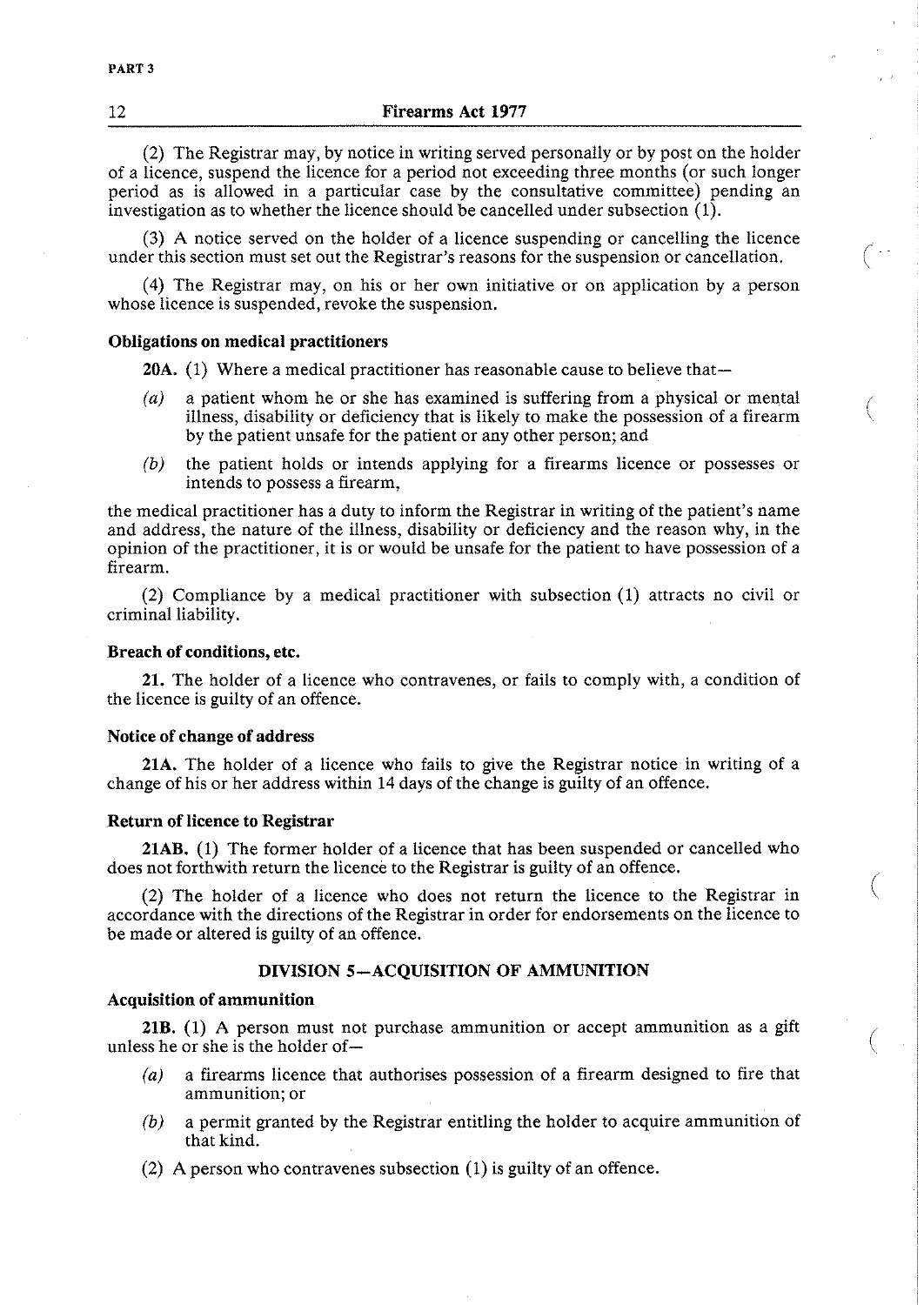(3) The Registrar must not grant a permit to acquire ammunition unless satisfied that the applicant-

- *(a)* is a fit and proper person to have possession of ammunition of the kind that may be acquired under the permit; and
- *(b)* has a genuine reason for making the application.

(4) When granting a permit the Registrar must not restrict the kind of ammunition that can be acquired unless it is, in the Registrar's opinion, necessary to do so in order to comply with subsection (3).

(5) A person who sells or supplies ammunition to another person knowing, or having reason to believe, that that other person-

- *(a)* is not the holder of a firearms licence that authorises possession of a firearm designed to fire that ammunition; and
- *(b)* is not the holder of a permit granted by the Registrar authorising the acquisition of that ammunition,

is guilty of an offence.

- (6) This section does not apply in relation to the acquisition of ammunition-
- *(a)* by a licensed dealer in ammunition in the ordinary course of business as a dealer in ammunition; or
- *(b)* by a recognised firearms club for distribution to members of, or visitors to, the club; or
- **(c)** by a member of a recognised firearms club from the club; or
- *(d)* from a recognised firearms club by a visitor to the club for use on the grounds of the club in a manner authorised by the club; or
- *(da)* by a recognised paint-ball operator for distribution to participants in an organised activity involving the use of paint-ball firearms (but no other firearms) on grounds of a recognised paint-ball operator; or
- *(e)* by a person for use by that person in a firearm in circumstances in which that person is not required by this Act to hold a firearms licence.

(7) Where, in proceedings for an offence against this section, it is proved that the defendant-

- *(a)* purchased ammunition or accepted ammunition as a gift in contravention of subsection (1); or
- *(b)* sold or supplied ammunition to another person in contravention of subsection *(3,*

the onus is on the defendant to prove that he or she was entitled to purchase, accept, sell or supply the ammunition by virtue of subsection (6).

#### **DIVISION 6-GENERAL**

### **Giving, lending, etc., of** firearms

**21C.** A person who gives, lends or otherwise parts with possession of a firearm to another person without taking reasonable steps to satisfy himself or herself that that person is legally entitled to have possession of firearms of that class, is guilty of an offence.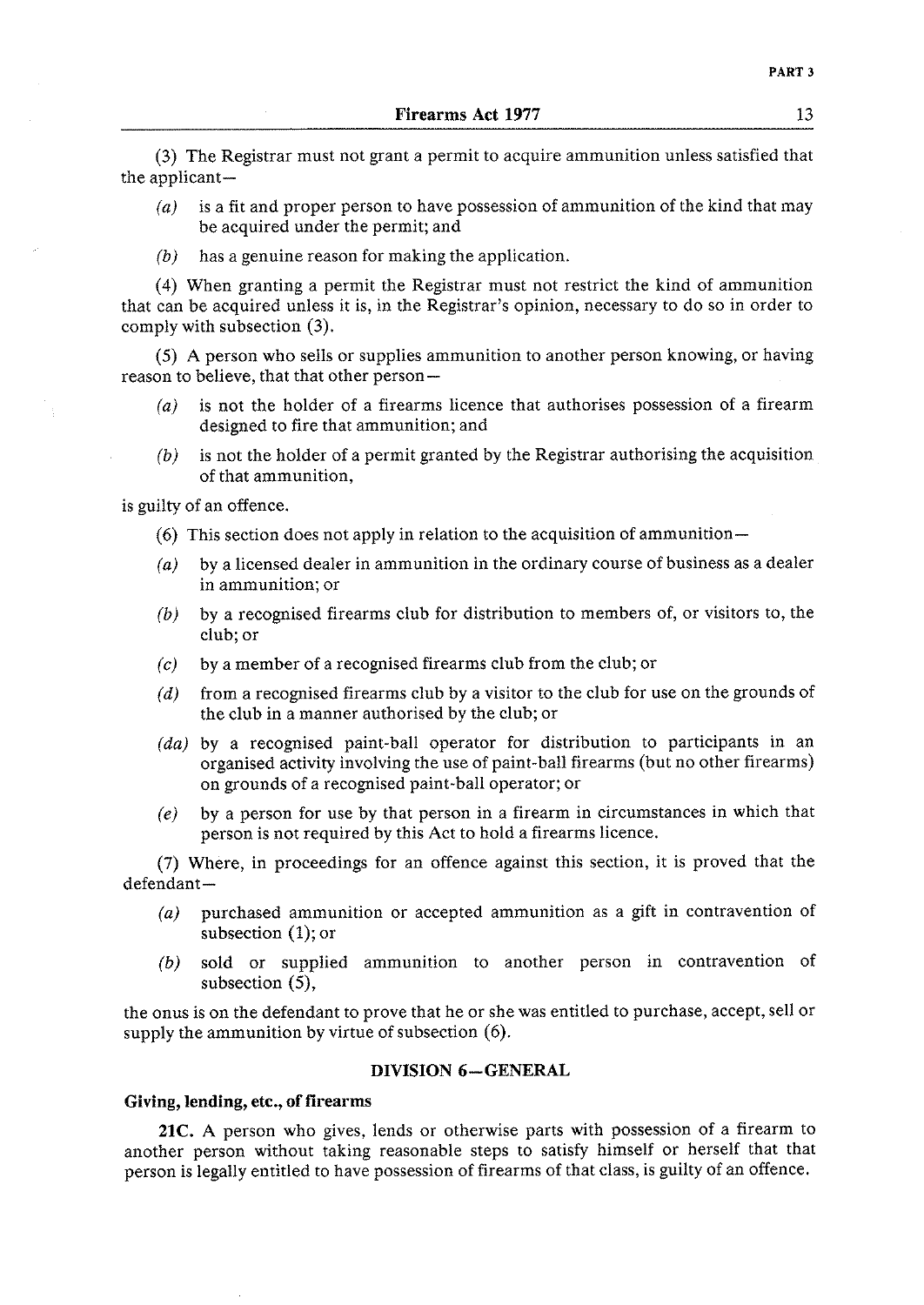## **Appeals**

21D. (1) A person aggrieved by a decision of the Registrar-

- (a) to refuse an application for a licence, or renewal of a licence or an application for a permit authorising or approving the purchase or sale of a firearm; or
- *(b)* to impose or vary licence conditions (other than prescribed conditions); or
- $(c)$  to suspend or cancel a licence; or
- (ca) to refuse to revoke a suspension of a licence; or
- $(d)$  to refuse an application for a permit to acquire ammunition; or
- *(e)* to refuse to approve grounds of a recognised firearms club or recognised paint-ball operator or to revoke such an approval; or
- $(f)$  to impose conditions on an approval of grounds of a recognised firearms club or recognised paint-ball operator or to vary such conditions,

may appeal against that decision to a magistrate sitting in chambers.

**(2)** The appeal must be instituted within one month after the appellant received notice of the decision, but the magistrate may, if satisfied that it is just and reasonable in the circumstances to do so, dispense with the requirement that the appeal should be instituted within that time.

**(3)** The magistrate may, on the hearing of the appeal, exercise one or more of the following powers:

- (a) affirm or vary the decision appealed against, or substitute any decision that should have been made in the first instance;
- *(b)* remit the subject matter of the appeal to the Registrar for further consideration;
- (c) make any order for costs.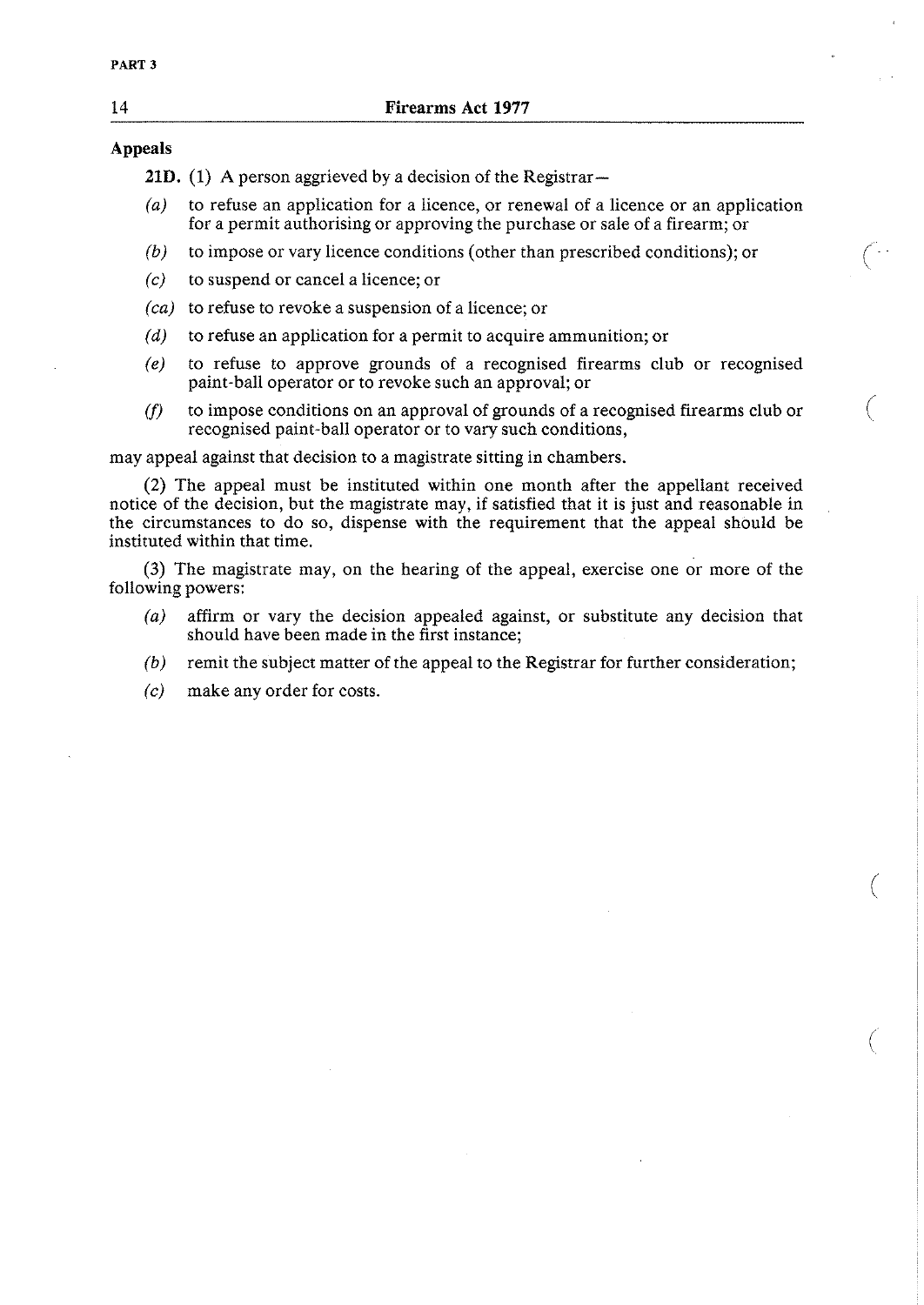### **PART 4 REGISTRATION OF FIREARMS**

#### **Application of this Part**

**22.** This Part does not apply to -

- *(a)* any firearm in the possession of a person in the ordinary course of business as a licensed dealer in firearms; or
- *(b)* any firearm in the possession of a person in the ordinary course of the business of carrying or storing goods; or
- (c) any firearm in the possession of a person in the ordinary course of duties as executor of the will, or administrator of the estate, of a deceased person; or
- *(ca)* any dangerous firearm in the possession of the holder of a firearms licence that authorises possession of the dangerous firearm; or
- (d) any firearm in the possession of a person in prescribed circumstances.

### **Duty to register firearms**

**23.** (1) **A** person who has possession of any unregistered firearm is guilty of an offence.

(2) It is a defence to a charge of an offence under subsection (1) if the defendant proves that the firearm came into his or her possession not more than fourteen days before the alleged date of the offence and that it was not reasonably practicable in the circumstances for the firearm to be registered by the time of the alleged offence.

(3) The owner of a firearm that is not registered in the name of the owner is guilty of an offence.

(4) It is a defence to a charge of an offence under subsection (3) if the defendant proves that ownership of the firearm passed to him or her not more than 14 days before the alleged date of the offence and that it was not reasonably practicable in the circumstances for the firearm to be registered in his or her name by the time of the alleged offence.

#### **Registration of firearms**

**24. (1)** An application for registration of a firearm-

- (a) must be made to the Registrar in the prescribed manner and form; and
- *(b)* must contain the prescribed information; and
- *(c)* must be accompanied by the prescribed fee.

(2) Upon receipt of an application under this section, the Registrar must register the firearm.

**(3)** If a person has ceased to be the owner of a firearm, registration of the firearm in that person's name is cancelled by registration of the firearm in the name of the subsequent owner.

### **Notice to be given by owner of registered firearm**

**25.** (1) The owner of a registered firearm must, within fourteen days after-

- $(a)$  he or she sells or otherwise parts with possession of the firearm; or
- *(b)* any alteration is made to the firearm that affects the nature or performance of the firearm in a prescribed manner or to a prescribed extent; or
- $(c)$  the firearm is lost, stolen, or destroyed,

give notice of that fact in the prescribed form to the Registrar.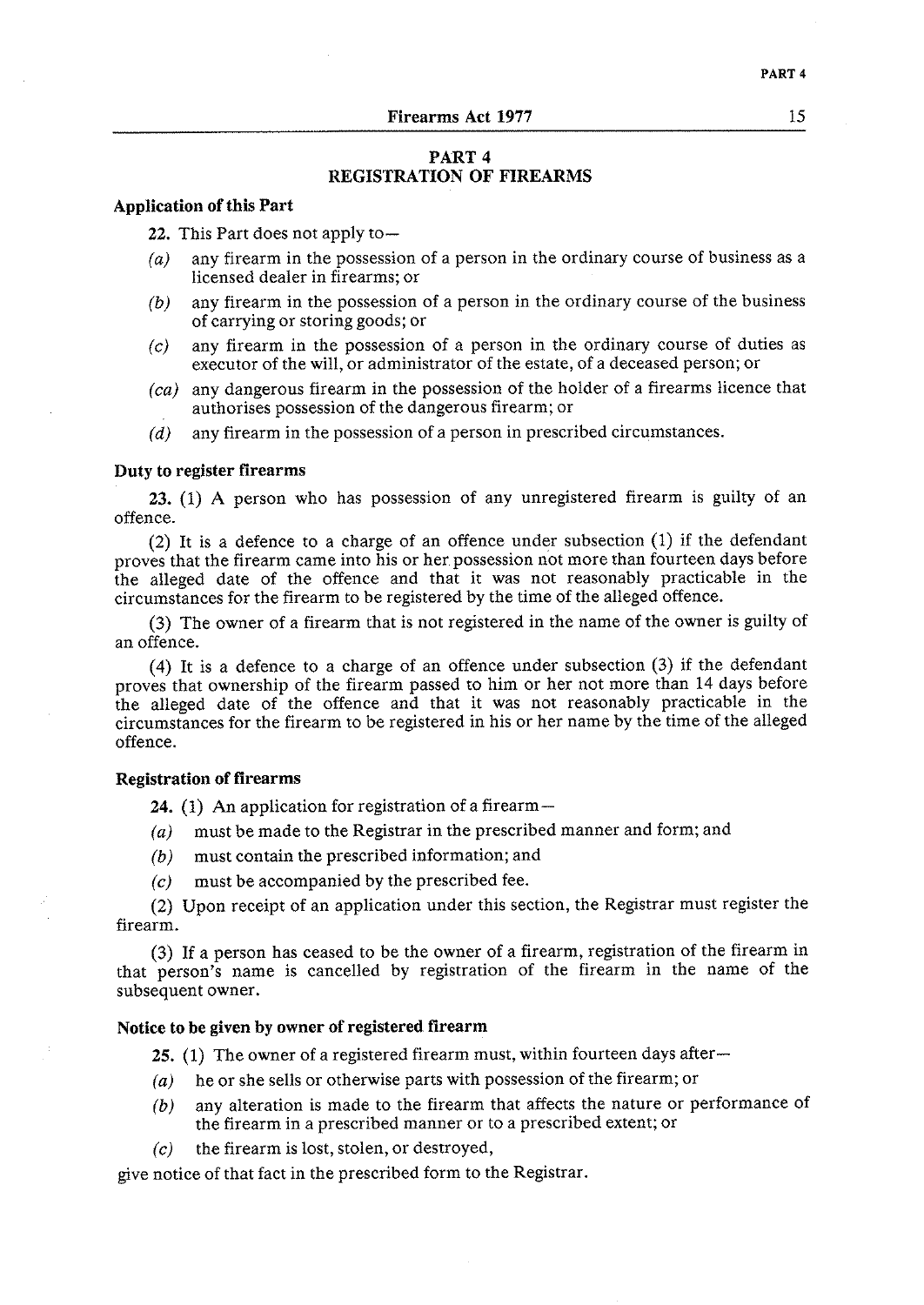(2) A person who fails to comply with this section is guilty of an offence.

(3) Where an alteration of a kind referred to in subsection  $(1)(b)$  has been made to a firearm the Registrar may with the concurrence of the consultative committee cancel registration of the firearm if the Registrar would not have granted a permit to the owner of the firearm to purchase it in its altered state.

(4) The cancellation will not be effective until notice in writing of the cancellation has been served personally or by post on the owner of the firearm.

### **Notice of change of address**

**26.** The owner of a registered firearm who fails to give the Registrar notice in writing of a change of his or her address within 14 days of the change is guilty of an offence.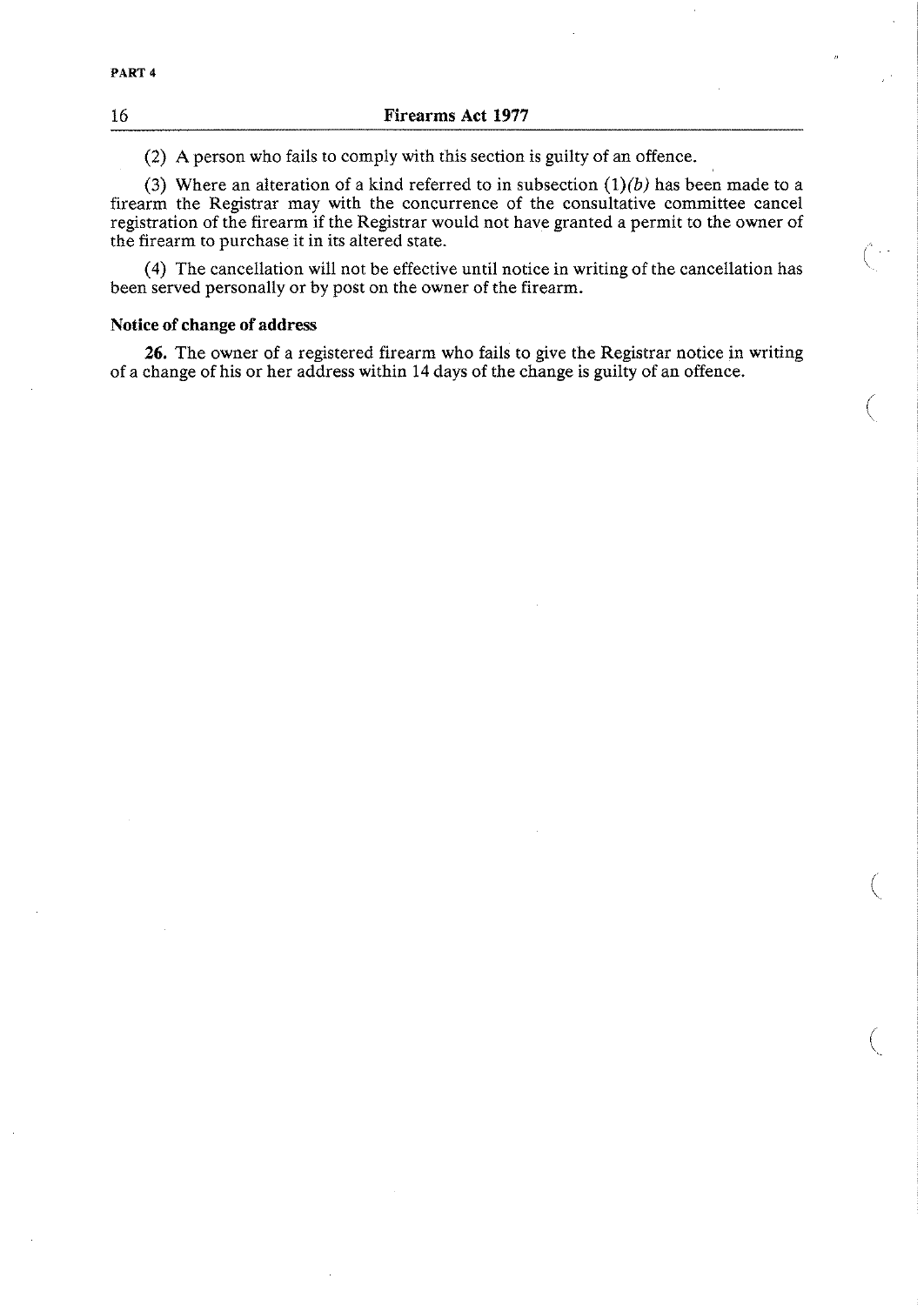### **PART 5 MISCELLANEOUS**

#### **Recognised firearms clubs**

**26A.** (1) If the Minister is satisfied that a firearms club conducts its affairs and activities in a responsible manner, the Minister must, if the club applies for recognition, declare the club to be a recognised firearms club by notice in the *Gazette*.

(2) If the Minister refuses an application for recognition the Minister must provide the applicant with a written statement setting out the reasons for the refusal.

(3) If at any time the Minister is satisfied that a recognised firearms club has failed to comply with this Act or no longer conducts its affairs or activities in a responsible manner, the Minister may, by notice in the *Gazette,* revoke a declaration under subsection (1).

- (4) Before revoking a declaration the Minister must-
- *(a)* give the club at least two months written notice of the proposed revocation setting out the Minister's reasons for the proposed revocation; and
- *(b)* give the club a reasonable opportunity to make written or oral submissions to the Minister in relation to the proposed revocation.

(5) The club must upon receiving notice of the proposed revocation inform its members in writing of the proposal.

#### **Recognised paint-ball operators**

**26B.** (1) If the Minister is satisfied that a paint-ball operator conducts its affairs and activities in a responsible manner, the Minister must, on application by the operator for recognition, declare the operator to be a recognised paint-ball operator by notice in the *Gazette.* 

(2) If the Minister refuses an application for recognition, the Minister must provide the applicant with a written statement setting out the reasons for the refusal.

(3) If at any time the Minister is satisfied that a recognised paint-ball operator has failed to comply with this Act or no longer conducts its affairs or activities in a responsible manner, the Minister may, by notice in the *Gazette,* revoke a declaration under subsection (1).

- (4) Before revoking a declaration, the Minister must-
- (a) give the operator at least two months written notice of the proposed revocation setting out the Minister's reasons for the proposed revocation; and
- *(b)* give the operator a reasonable opportunity to make written or oral submissions to the Minister in relation to the proposed revocation.

#### **Approval of grounds of recognised firearms club or paint-ball operator**

**26C.** (1) If any activity involving the use of a firearm takes place on grounds of a recognised firearms club or recognised paint-ball operator and those grounds are not approved under this section in relation to that activity, recognition of the club or operator under this Part is by force of this section revoked.

(2) If the Registrar is satisfied that the grounds of a recognised firearms club or recognised paint-ball operator are suitable for the purpose of the activities of the club or operator, the Registrar may, on the application of the club or operator, approve those grounds for use in connection with those activities.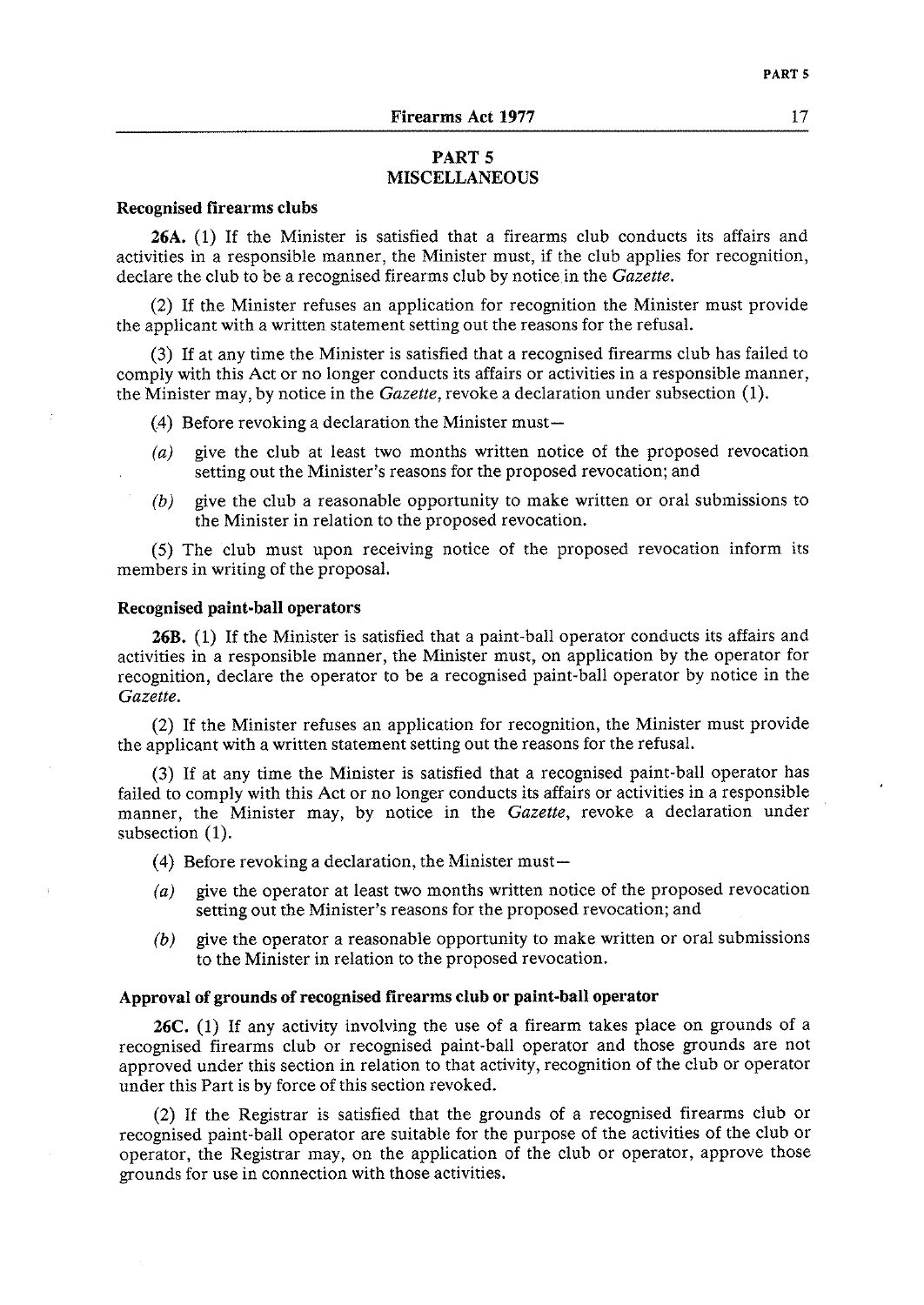(3) An approval under this section is subject to-

*(a)* any conditions prescribed by the regulations; and

*(b)* any conditions imposed by the Registrar (which may include a condition limiting the periods during which the grounds may be used by the club or operator). operator).  $\left(\begin{array}{c} \cdot \\ \cdot \end{array}\right)$ 

(4) The Registrar may impose conditions pursuant to subsection **(3)** on the approval of the grounds or subsequently.

(5) If the Registrar refuses an application for approval, the Registrar must provide the applicant with a written statement setting out the reasons for the refusal.

*(6)* If at any time the Registrar is satisfied that grounds approved under this section would not be approved if application for approval were made at that time or that a condition of the approval has been contravened, the Registrar may, by notice to the club or operator, revoke the approval.

(7) The Registrar may, on his or her own initiative or on application by a recognised firearms club or recognised paint-ball operator, vary or revoke conditions of an approval.

(8) Before revoking an approval or varying conditions of an approval, the Registrar  $must-$ 

- *(a)* give the club or operator at least two months written notice of the proposed revocation or variation setting out the Registrar's reasons for the proposed revocation or variation; and
- *(b)* give the club or operator a reasonable opportunity to make written or oral submissions to the Registrar in relation to the proposed revocation or variation.

(9) The Registrar, or a person authorised by the Registrar, may, for the purposes of determining an application for approval under this section, reviewing such an approval or determining whether conditions of approval are being or have been contravened, enter and inspect the grounds of a recognised firearms club or recognised paint-ball operator at any reasonable time.

#### **Registers**

27. (1) The Registrar must maintain -

- 
- (a) a register of licences issued under this Act; and <br>
(b) a register of firearms registered under this Act.

(2) Where the Registrar is satisfied that a person has a proper interest in the contents of a register maintained under this section, the Registrar may permit that person to inspect that register, or portion of that register.

#### **False statement upon application under this Act**

**28.** (1) Any person who, in an application under this Act, makes a statement that is false in a material particular is guilty of an offence.

(2) It is a defence to a charge under subsection (1) to prove that the defendant believed upon reasonable grounds that the statement was true.

#### **Possession of silencer or magazine**

**29.** (1) A person who has possession of a silencer is guilty of an offence.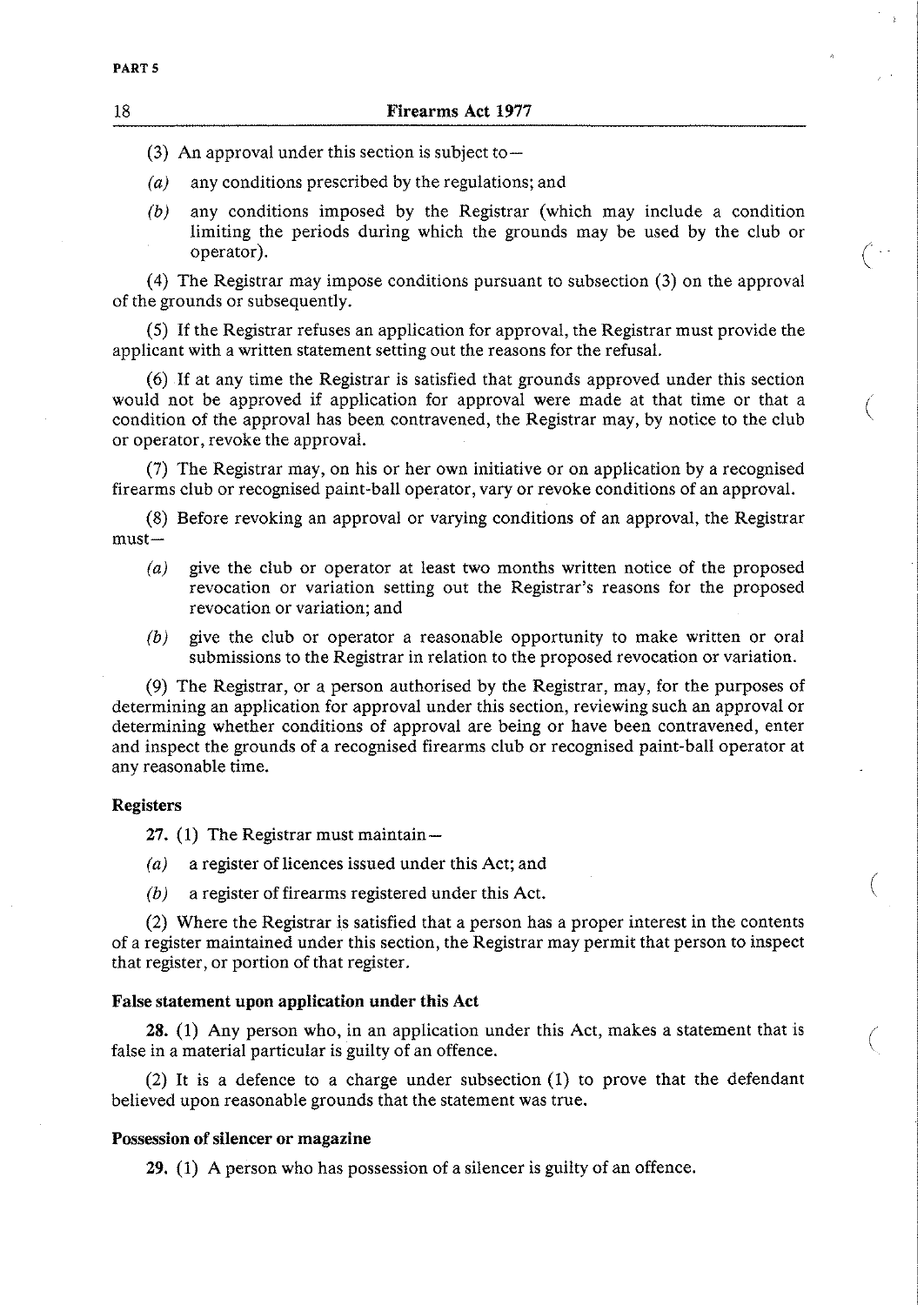(2) A person who has possession of a detachable magazine of more than five rounds capacity for a centre-fire self loading rifle or self loading shotgun is guilty of an offence unless-

- $(a)$  he or she has possession of the magazine-
	- (i) solely for the purpose of using it on the grounds of a recognised firearms club in the course of participating in activities conducted by the club; or
	- (ii) solely for the purpose of inclusion in a collection of firearms in the defendant's possession; or
	- (iii) solely for the purpose of using it pursuant to a permit granted by the Registrar; or
	- $(iv)$  for two or more of the purposes referred to in subparagraphs  $(i)$ ,  $(ii)$  or  $(iii)$ but not for any other purpose; or
- *(b)* his or her possession of the magazine is permitted by regulation or by clause **7** of the schedule.

#### **Name, address, etc., of persons in possession of firearm or ammunition**

**30.** (1) A member of the police force who suspects on reasonable grounds that a person has, or recently has had, in his or her possession a firearm or ammunition, may require that person to state his or her full name, address and age.

(2) The member of the police force may, if he or she thinks fit to do so, require that person to produce such evidence as may be stipulated by the member of the police force to verify information given in response to a requirement under subsection (1).

**(3)** A person who fails or refuses, without reasonable excuse, to comply with a requirement under this section, is guilty of an offence.

#### **Production of licence and certificate of registration**

**31.** (1) A person who has possession of a firearm must, at the request of a member of the police force-

- *(a)* produce a firearms licence authorising his or her possession of the firearm and the certificate of registration of the firearm for inspection by the member of the police force (or, if production of the licence or certificate is not possible at the time of the request, that person must produce the licence or certificate within 48 hours for inspection by a member of the police force at a police station nominated by that person at the time of the request); and
- *(b)* produce the firearm for inspection or, if production is not possible at the time of the request, produce the firearm within 48 hours for inspection by a member of the police force at a police station nominated by that person at the time of the request.

(2) An apparently genuine document purporting to be signed by the Commissioner of Police, and to certify that a licence or certificate of registration has not been produced as required under this section, must, in the absence of proof to the contrary, be accepted as proof of the matter so certified.

#### **Period of grace, etc., on cancellation, suspension or refusal of licence or permit**

**31A.** (1) Where-

- *(a)* a licence authorising possession of a firearm is cancelled or suspended; or
- *(b)* the Registrar refuses to grant or renew such a licence; or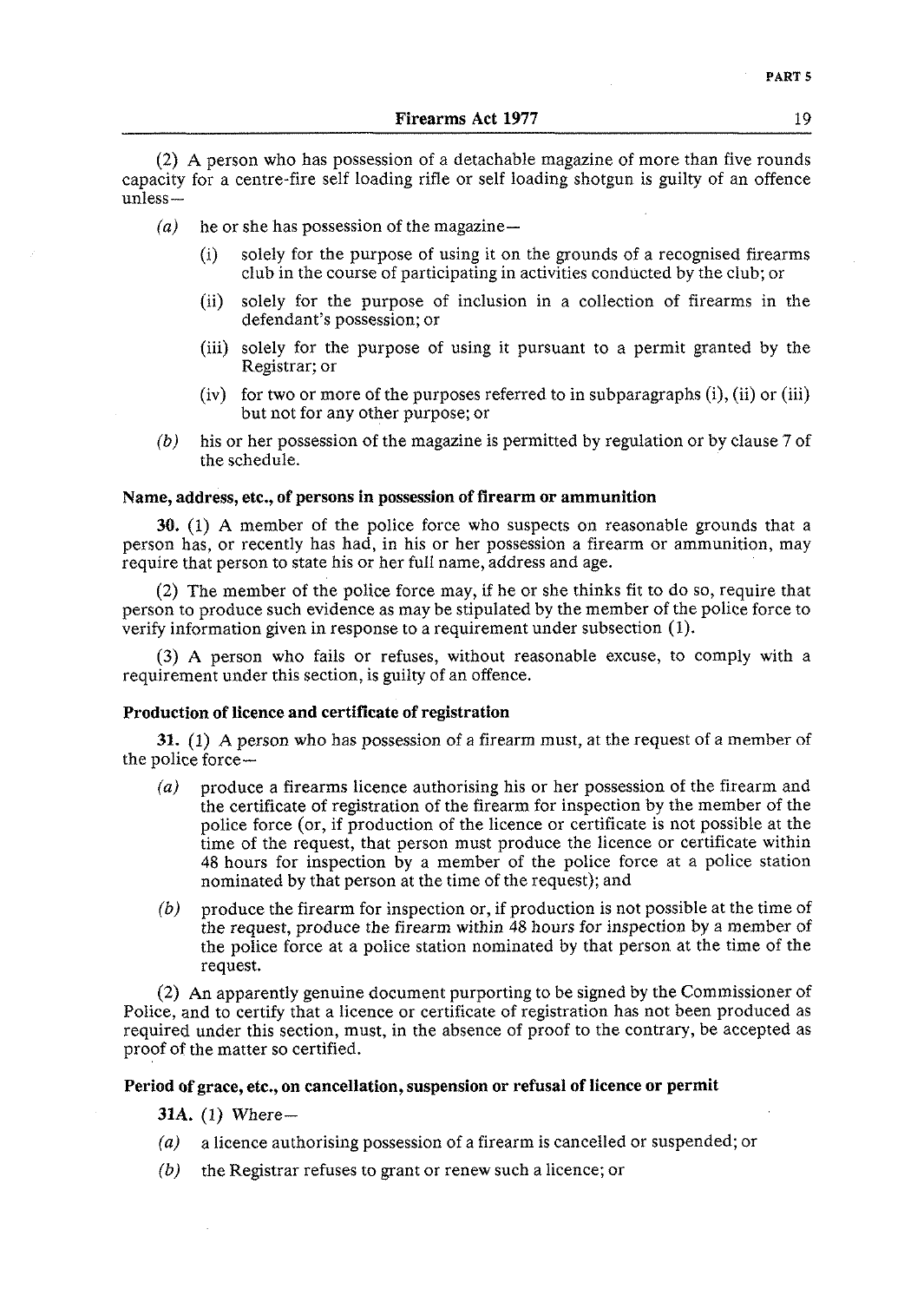- *(c)* the Registrar refuses to grant a permit approving the purchase of a firearm; or
- *(d)* the registration of a firearm is cancelled,

the person who held or applied for the licence or permit or in whose name the firearm was registered (as the case may require) may, in order to dispose of the firearm, retain possession of it for one month. (-

(2) Where a licence authorising possession of a firearm is suspended under this Act, the person who held the licence may retain the power of disposition over the firearm if-

- *(a)* the firearm is kept by a person who holds a dealer's licence or a person approved by the Registrar; and
- *(b)* the person who held the licence does not have access to the firearm.

 $(3)$  A person referred to in this section who uses the firearm for any purpose before disposing of it in accordance with this section is guilty of an offence.

(4) A person who receives a firearm (the subject of a licence that is suspended) for the purpose of keeping it in accordance with subsection (2) and who does not forthwith notify the Registrar of that receipt is guilty of an offence.

### Power to seize firearms or licence

- **32.** (1) If a member of the police force suspects upon reasonable grounds that-
- *(a)* a firearm is unregistered; or
- *(b)* an offence against this Act has been committed, or is being committed, with respect to a firearm; or
- *(ba)* a firearm has been forfeited to the Crown by order of a court; or
- *(c)* a person who has possession of a firearm is not a fit and proper person to have possession of that firearm; or
- *(ca)* continued possession of a firearm by a person would be likely to result in undue danger to life or property; or
- *(cb)* a person has possession of a firearm contrary to the terms of an order under section 99A(l)(a) of the *Summary Procedure Act* 1921; or
- *(d)* a firearm is mechanically unsafe,

the member may seize that firearm.

- (1a) If a member of the police force suspects on reasonable grounds that-
- *(a)* a person has possession of a licence authorising possession of a firearm that has been seized under this section; or
- **(b)** a person has possession of a licence contrary to the terms of an order under section 99A of the *Summary Procedure Act* 1921; or

(

- *(c)* a person has possession of a licence that has been cancelled or suspended; or
- *(d)* a person has possession of a licence for an illegal purpose; or
- *(e)* a person who has possession of a firearms licence is not a fit and proper person to have possession of the licence,

the member may require the person to deliver the licence to him or her forthwith and, if the person refuses or fails to comply with such a requirement, seize the licence.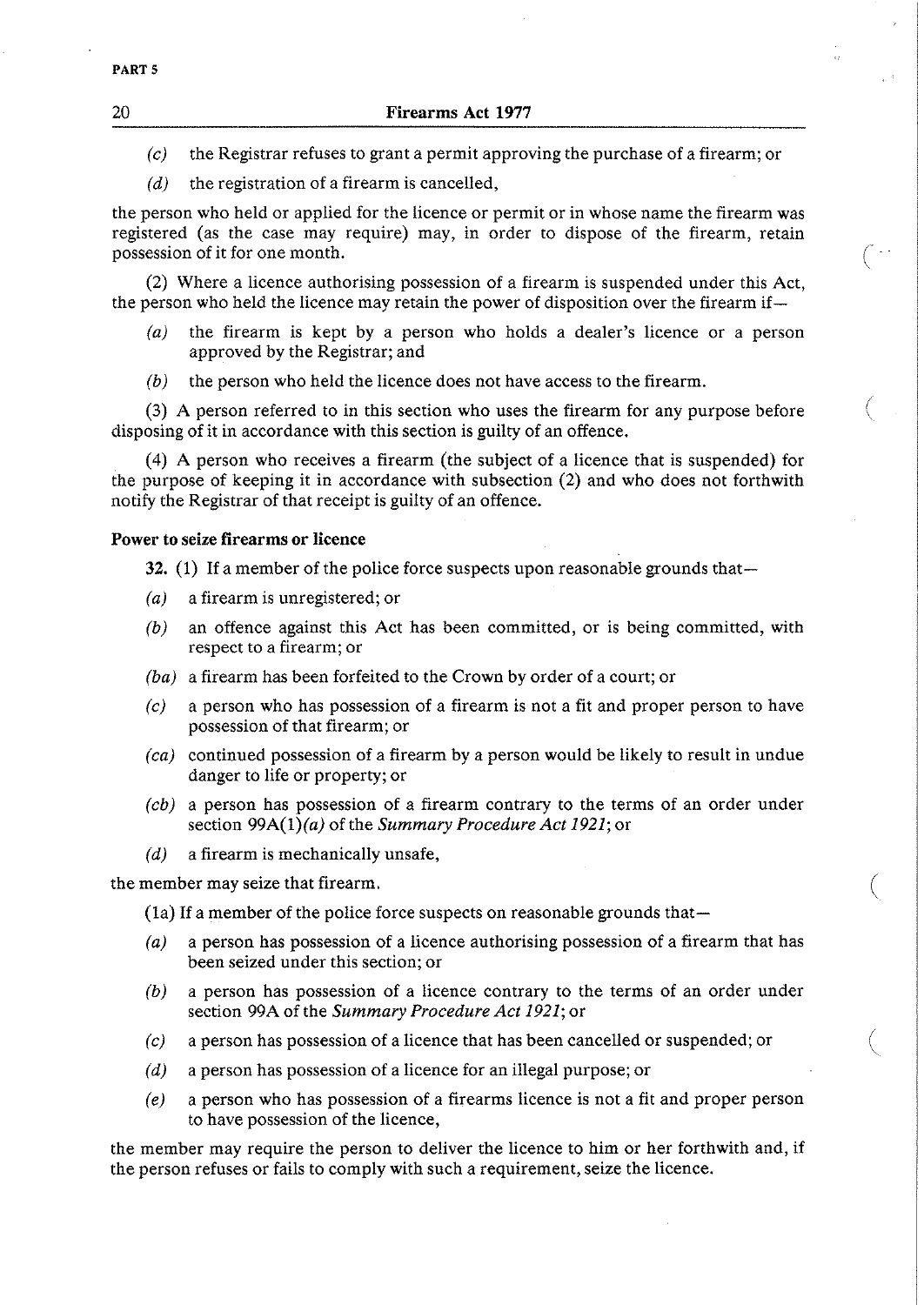- (2) A member of the police force may stop, detain and search or detain and search-
- *(a)* any vehicle upon which the member suspects on reasonable grounds that there is a firearm or licence liable to seizure under this section; or
- *(b)* any person whom the member suspects on reasonable grounds has possession of a firearm or licence liable to seizure under this section.

**(3)** A member of the police force may break into, enter and search any premises in which the member suspects on reasonable grounds there is a firearm or licence liable to seizure under this section.

(4) Where a firearm or licence is delivered or seized in pursuance of this section, it must be forwarded forthwith to the Registrar.

#### Obstruction of police officer

**33. A** person who hinders or resists a member of the police force acting in the exercise of powers conferred by this Act is guilty of an offence.

#### Proceedings **by** Registrar for forfeiture of firearms

34. (1) Where a firearm is seized in pursuance of this Part, the Registrar may institute proceedings for the forfeiture of the firearm before a court of summary jurisdiction.

- (2) If the court is satisfied, in proceedings under subsection  $(1)$ , that-
- *(a)* the owner of the firearm is not authorised by a licence to be in possession of the firearm; or
- *(b)* that the return of the firearm to its owner would be likely to result in undue danger to life or property; or
- $(c)$  that the whereabouts of the owner of the firearm has not been, or could not be, ascertained by reasonable inquiry,

it may order that the firearm be forfeited to the Crown, or may make such other order for the disposal of the firearm as it thinks appropriate.

 $\ast$  $\star$ s. ×.  $\ast$ 

(4) Where a firearm has been seized under this Part, the firearm must, subject to the order of any court, be returned to its owner-

- (a) where no proceedings are instituted for an order under this section, or in respect of an offence involving the firearm-at the expiration of two months from the date of seizure; or
- *(b)* where such proceedings are instituted-when those proceedings are finally determined.

### Return of licence that has been delivered or seized

34AA. Where a licence has been delivered to or seized by a member of the police force under this Part and the licence has not been suspended or cancelled, it must, subject to the order of any court, be dealt with as follows:

- *(a)* if the firearm to which the licence relates has been seized- the licence must be returned to the holder on the return of the firearm to its owner;
- *(b)* in any other case-the licence must be returned to the holder at the expiration of 14 days from the date of delivery or seizure.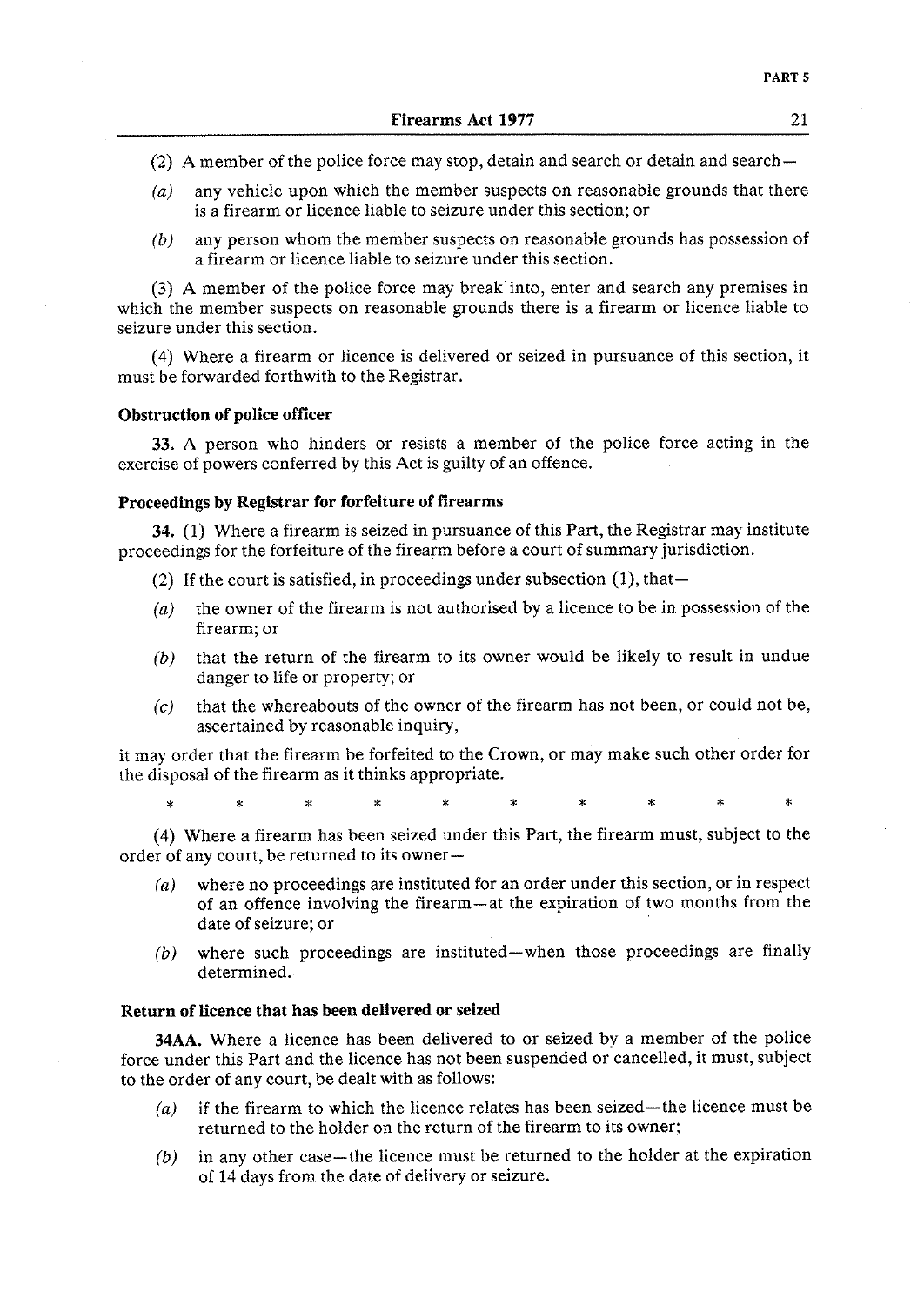#### **Forfeiture of firearms by court**

**34A.** (1) Where a court convicts a person of an offence against this or any other Act and the court finds that a firearm was involved in the commission of the offence the court must make one or more of the following orders:

- *(a)* that the firearm be forfeited to the Crown or be disposed of in such other manner as the court directs;
- *(b)* that a licence held by the convicted person is subject to specified conditions;
- *(c)* that a licence held by the convicted person is suspended for a specified period or until further order;
- *(d)* that a licence held by the convicted person is cancelled;
- *(e)* that the convicted person is disqualified from holding or obtaining a licence for a specified period or until further order.

*(2)* Where, in the course of proceedings before a court, the court forms the view that a party to the proceedings who has possession of a firearm is not a fit and proper person to have possession of the firearm, the court must make one or more of the following orders:

- *(a)* that the firearm be disposed of in such manner as the court directs;
- *(b)* that a licence held by the party is subject to specified conditions;
- $(c)$  that a licence held by the party is suspended for a specified period or until further order;
- *(d)* that a licence held by the party is cancelled;
- *(e)* that the party is disqualified from holding or obtaining a licence for a specified period or until further order.

#### **Power of sale of forfeited firearms**

**35. (1)** The Registrar may sell or otherwise dispose of any firearm forfeited to the Crown under this Act.

*(2)* The proceeds of the sale or disposal of a firearm under this Act must be paid into the Consolidated Account.

#### **Evidentiary provision**

**36.** In any proceedings for an offence under this Act, an apparently genuine document purporting to be signed by the Registrar and to certify-

- *(a)* that at a specified time a person was or was not the holder of a licence; or
- *(b)* that a licence was endorsed with specified endorsements; or
- *(ba)* that a licence was subject to specified conditions; or
- *(bb)* that a licence was suspended or cancelled; or
- *(bc)* that a person was disqualified from holding or obtaining a licence; or
- *(bd)* that a person was or was not the holder of a permit; or
- *(c)* that at a specified time a firearm mentioned in the document was or was not registered; or
- *(d)* that a person or body was or was not a firearms club or paint-ball operator; or
- *(e)* that a firearms club or paint-ball operator was or was not a recognised firearms club or recognised paint-ball operator; or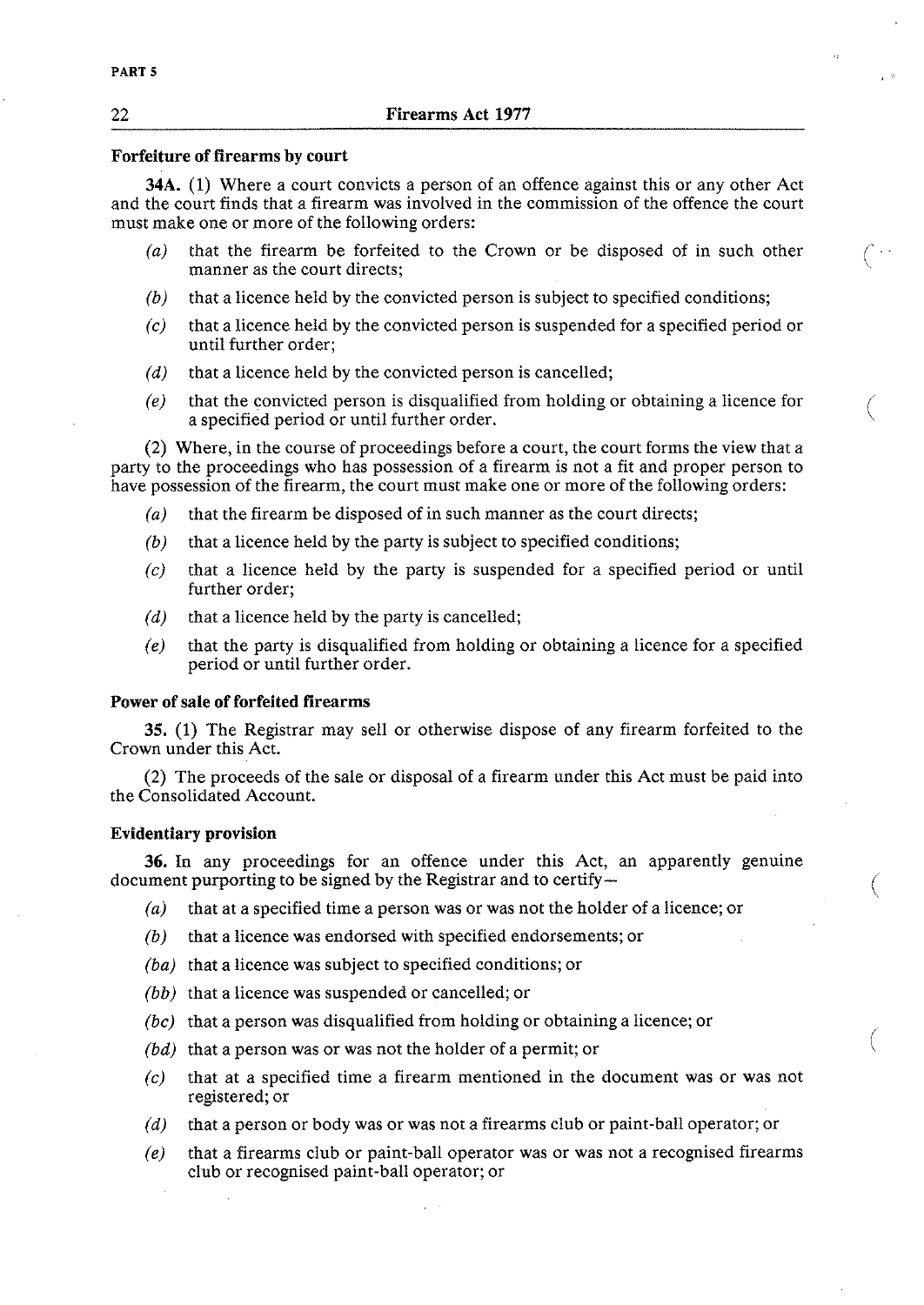- **(f)** that the grounds of a recognised firearms club or recognised paint-ball operator were or were not approved under this Act; or
- $(g)$  that an approval under this Act was subject to specified conditions,

must, in the absence of proof to the contrary, be regarded as proof of the matter so certified.

#### **Penalties**

**37.** (1) The maximum penalties for offences against this Act are as follows:

- *(a)* for a first offence-division 8 fine;
- *(b)* for a second offence-division 7 fine or division 7 imprisonment;
- <sup>x</sup>*(c)* for a subsequent offence-division 6 fine or division *6* imprisonment.

(2) The minimum penalty for a second or subsequent offence against this Act is a division 9 fine.

#### **Summary offences**

**38.** (1) Offences against this Act are summary offences.

(2) Proceedings for an offence against this Act may be commenced at any time within twelve months after the date of the alleged offence.

### **Regulations**

**39.** (1) The Governor may make such regulations as are contemplated by this Act, or as are necessary or expedient for the purposes of this Act.

- (2) Without limiting the generality of the foregoing, those regulations may—
- *(a)* prescribe the duties of the Registrar;
- *(ab)* divide firearms into various classes;
- *(ac)* prescribe or empower the Registrar to determine qualifications or experience in relation to the safe handling of firearms that an applicant for a licence must have in order to obtain a licence under this Act;
- (ad) provide or empower the Registrar to determine requirements for the safe custody of firearms generally, or any specified class of firearms, or ammunition generally, or any specified class of ammunition, whilenot in use;
- *(ae)* empower the Registrar to endorse a firearms licence with a purpose or purposes not included in regulations;
- (*af*) require the keeping of records and the furnishing of information to the Registrar by-
	- (i) recognised firearms clubs;
	- (ia) recognised paint-ball operators;
	- (ii) licensed dealers;
	- (iii) employers whose employees are required to carry firearms in the course of their employment;
- *(b)* regulate the keeping and form of registers;
- *(c)* prescribe forms or empower the Registrar to approve forms to be used in connection with this Act;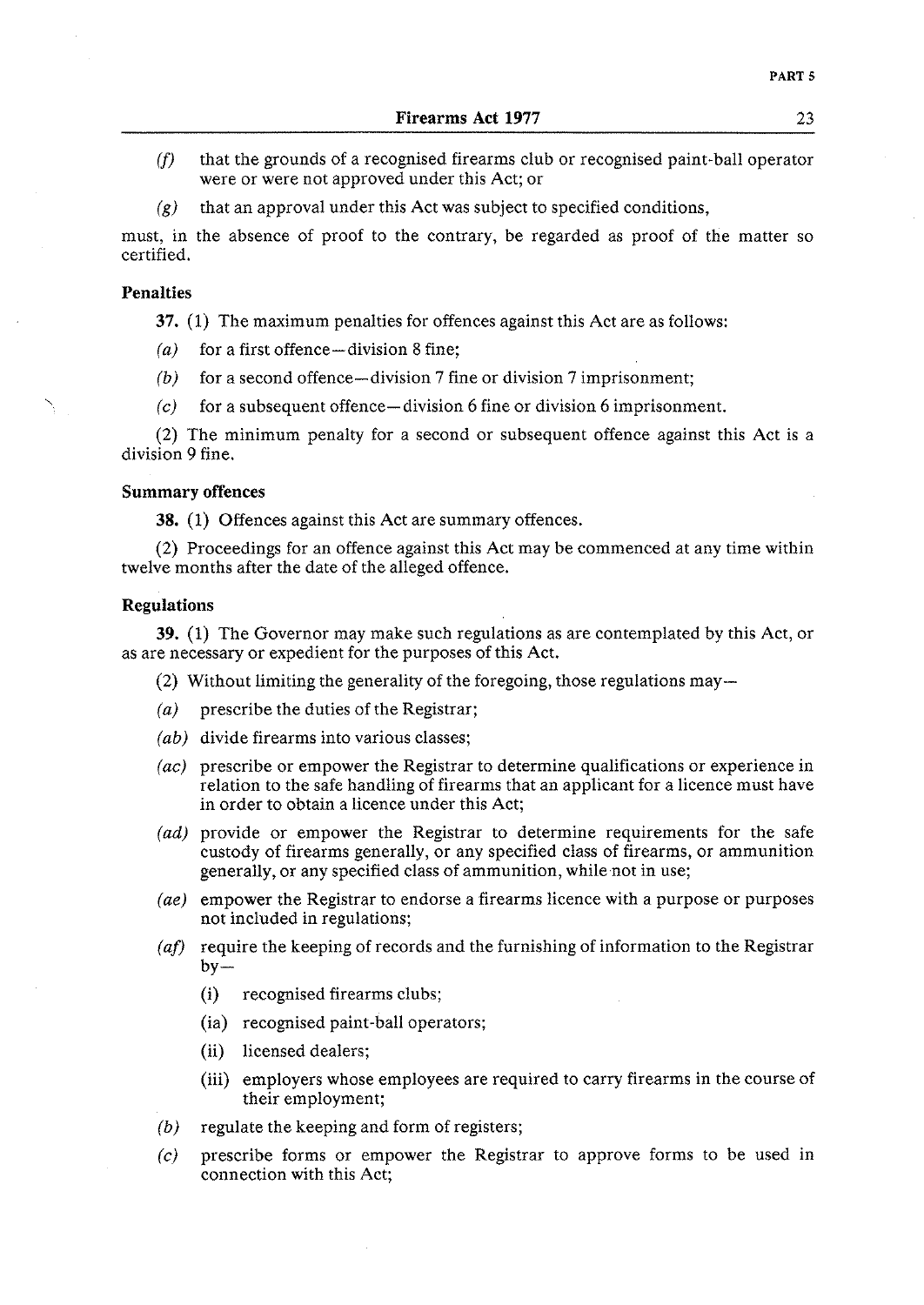# **24 Firearms Act 1977**  (d) prescribe, and provide for the payment or recovery of, fees for the purposes of any application or other proceeding under this Act; *(e)* exempt absolutely or subject to conditions- (i) persons of a specified class; or (ii) firearms of a specified class, from specified provisions of this Act; \* \* \* \* \* \* \* \* \* \* (g) prescribe penalties not exceeding a division 8 fine for breach of, or non-compliance with, any regulation.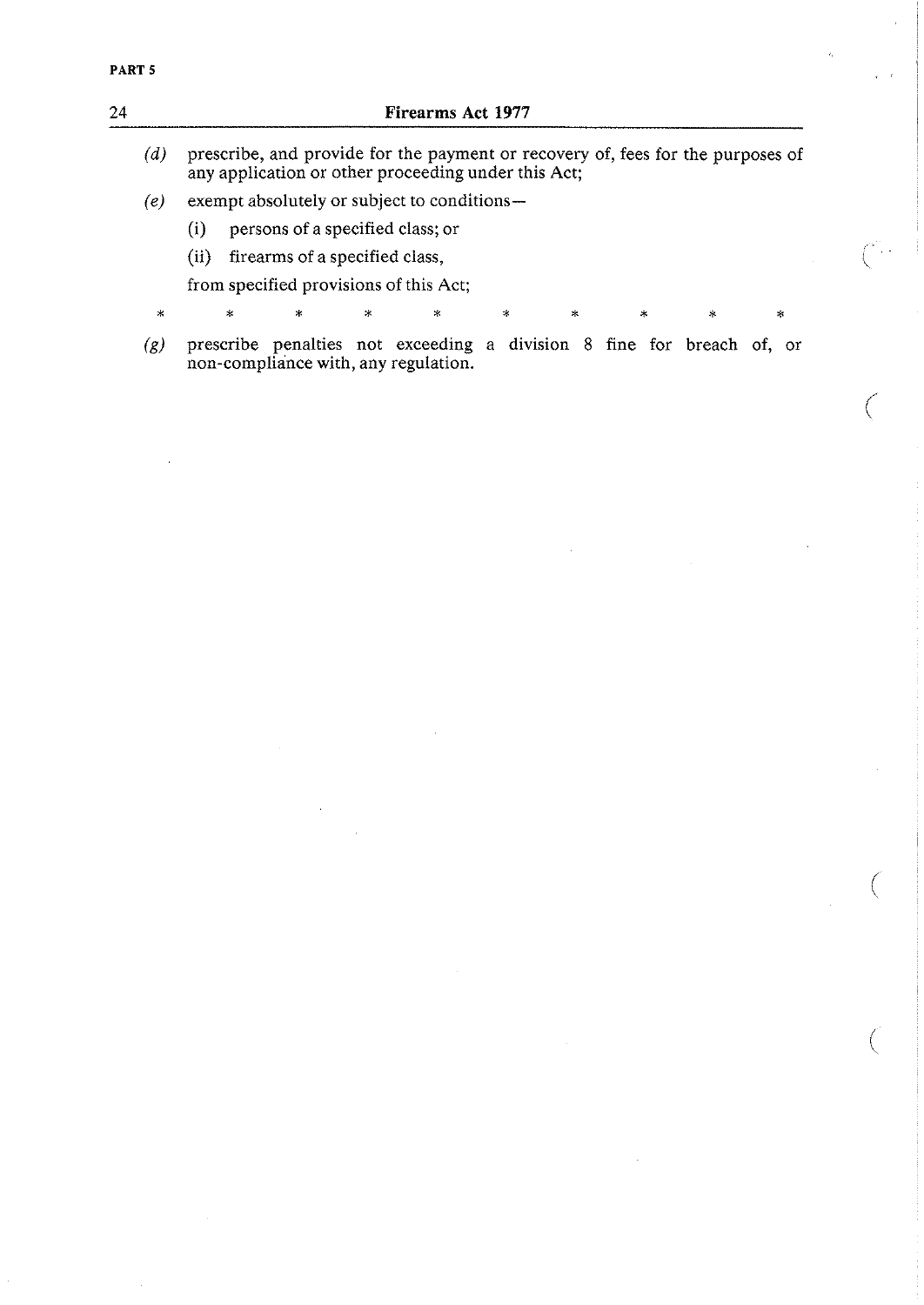#### **SCHEDULE**

#### **TRANSITIONAL PROVISIONS**

1. A person who was lawfully in possession of a firearm or firearms pursuant to a firearms licence at the commencement of the Firearms Act Amendment Act 1988 and the Firearms (Miscellaneous) Amendment Act 1993 is entitled

2. Clause 1 is subject to the power of the Registrar or a court to suspend or cancel a licence referred to in clause 1 pursuant to this Act as amended by the Firearms Act Amendment Act 1988 and the Firearms (Miscellaneous) *Acc* 1993,

 $\mathbf{x}$ 

*6.* A person who was the holder ofa dealer's iicence and who carried on the business of dealing in ammunition at the commencement of the *Firearms Act Amendment Act* 1988, is entitled to continue carrying on that business until the licence expires or is cancelled.

 $\mathbf{R}$ 

7. A person who was, immediately before the commencement of the *Firearms (Miscellaneous) Amendment Act 1993*. lawfully in possession of a detachable magazine of more than five rounds capacity for a centre-fire self loading rifle or self<br>loading shotgun is entitled to retain possession of the magazine if, within three months after

- *(a)* his or her name and address; and
- *(b)* the number of his or her firearms licence: and

 $\frac{1}{2}$ 

*(c)* a description of the magazine and the purposes for which it is possessed; and

 $\star$ 

any other information reasonably required by the Registrar.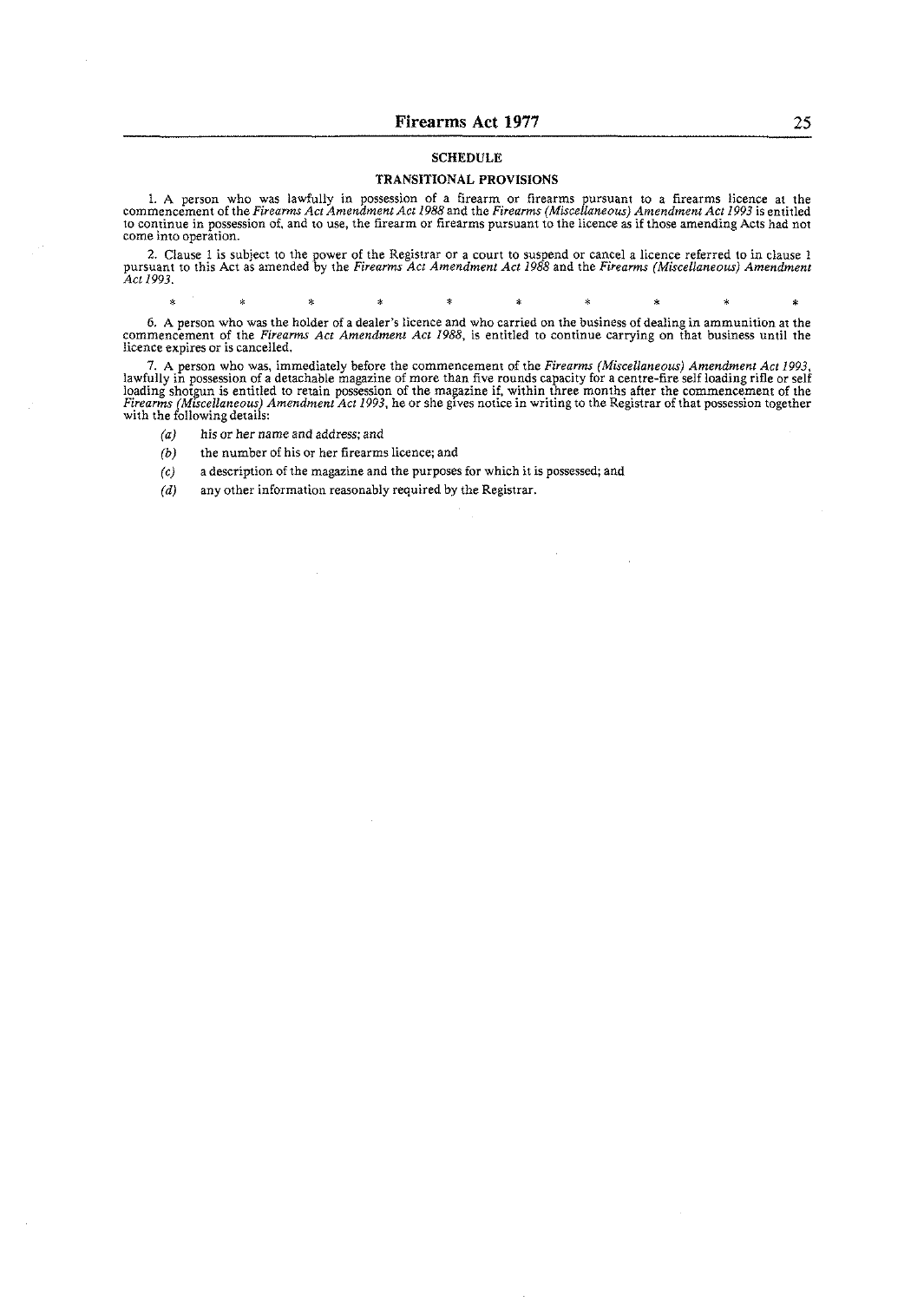$\mathbf{r}$ 

### **APPENDIX 1**

#### LEGISLATIVE HISTORY

#### Repeals

The *Firearms Act 1977* repealed the following Acts and portions of Acts:

the *Fiream Act 1958* 

so much of the second schedule to the *Statute Law Revision Act (No. 2) 1975* as relates to the *Firearms Act 1958* the *Pistol Licence Act 1529* 

the *Pistol Licence Act Amendment Act 1965* 

the *Pislol Licence Act Amendment Act 1571* 

the *Pistol Licence Act Amendment Act (No. 2) 1571* 

so much of the second schedule to the *Statute Law Revision Act 1575 as* relates to the *Pistol Licence Act 1925-1971* 

#### Legislative History

amended by 13,1993, s. 14 amended by 13, 1993, s. 15

Long title: Sections 2, 3 and 4: Section 5(1):

| Section 5(2):<br>Section 5(3) - (5):  |
|---------------------------------------|
|                                       |
| Section 5(6):                         |
| Section $5(7)$ and (8)                |
| Section 5À:                           |
| Section 6:                            |
|                                       |
| Section 7(1):<br>Section 7(2) and (4) |
| Section 8:                            |
| Section 9:                            |
| Section 10(1):                        |
|                                       |

Section  $11(4)$ : Section  $12(3)$ :<br>Section  $12(5)$ : Section 12(5a):<br>Section 12(7):<br>Section 13(7):<br>Section 13(8):<br>Section 13(8):<br>Section 14(5) - (7)<br>Section 15(1): Section  $15(3)$ :<br>Section  $15(4a)$ : Section  $15(5)$ : Section  $17(4)$ : Section  $17(4a) - (4e)$ Section 20: Section 20(2) - (4) Section 20A: Section 21AB: Section 21B(6):<br>Section 21D(1):

amended by 87, 1988, s. 3; 13, 1993, Sched.<br>repealed by 87, 1988, s. 19 (Sched.)<br>definition of "air gun" inserted by 13, 1993, s. 3(a)<br>definition of "air rifle" inserted by 13, 1993, s. 3(a)<br>definition of "ammunition" inse definition of "dealer" amended by 87, 1988, s. 4(b), (c) definition of "firearm" amended by 87, 1988, s. 4(d); paragraph (b) repealed by 87, 1988, s. 4(d)<br>definition of "firearms club" inserted by 87, 1988, s. 4(e)<br>definition of "firearms club" inserted by 87, 1988, s. 4(e)<br>def definition of "paint-ball operator" inserted by 13, 1993. s. 3(c) definition of "pistol" inserted by 13. 1993. s. 3(c) definition "to purchase" inserted by 87,1988, s. 4(g) definition of "recognised rifle, pistol or gun club" repealed and definition of "recognised firearms club" inserted in its place by 87, 1988, s.  $4(h)$ <br>definition of "recognised paint-ball operator" inserted by 13, 1993, s definition of "restricted firearm" inserted by 13, 1993, s. 3(e)<br>definition of "the repealed Firearms Act" repealed by 87, 1988, s. 19 (Sched.)<br>definition of "the repealed Pistol Licence Act" repealed by 87, 1988, s. 4(i)<br> amended by 13, 1993, s.  $3(f)$ <br>definition of "to sell" inserted by 87, 1988, s. 4(i) definition of "silencer" substituted by 87, 1988, s. 4(j); amended by 13, 1993, s. 3(g) definition of "special firearms permit" inserted by 60, 1986, s. 3(b); definition of "special firearms perm<br>substituted by 87, 1988, s. 4(k);<br>repealed by 13, 1993, s. 3(h)<br>amended by 87, 1988, s. 19 (Sched.)<br>inserted by 87, 1988, s. 4(*l*) inserted by 87, 1988, s. 4*(l)*; amended by 13, 1993, s. 3(i) inserted by 13, 1993, s. 3(j)<br>inserted by 13, 1993, s. 4 substituted by 87, 1988, s. 19 (Sched.). amended by 13, 1993, Sched. Part III comprising ss. 11 - 21 and headings amended by 60, 1986, ss. 4-6; repealed and ss. 11 - 21d and headings inserted in its place by 87, 1988, s. 5 amended by 13, 1993, s. 5 substituted by 13, 1993, s. 6(a)<br>substituted by 13, 1993, s. 6(b)<br>inserted by 13, 1993, s. 6(b)<br>amended by 13, 1993, s. 6(c)<br>amended by 13, 1993, s. 7(a)<br>repealed by 13, 1993, s. 7(b), (c)<br>inserted by 13, 1993, s. 7(d)<br>ins amended by 13,1993, s. 9(b) inserted bv 13. 1993. s. 9(c) amended **6y** 13, 1993, s. **9(h)** substituted by 13, 1993, s. 10 inserted by 13, 1993, s. 10 amended and redesignated ass. 20(1) by 13. 1993. s. 11 inserted by 13, 1993, s. 11(b)<br>inserted by 13, 1993, s. 12<br>inserted by 13, 1993, s. 13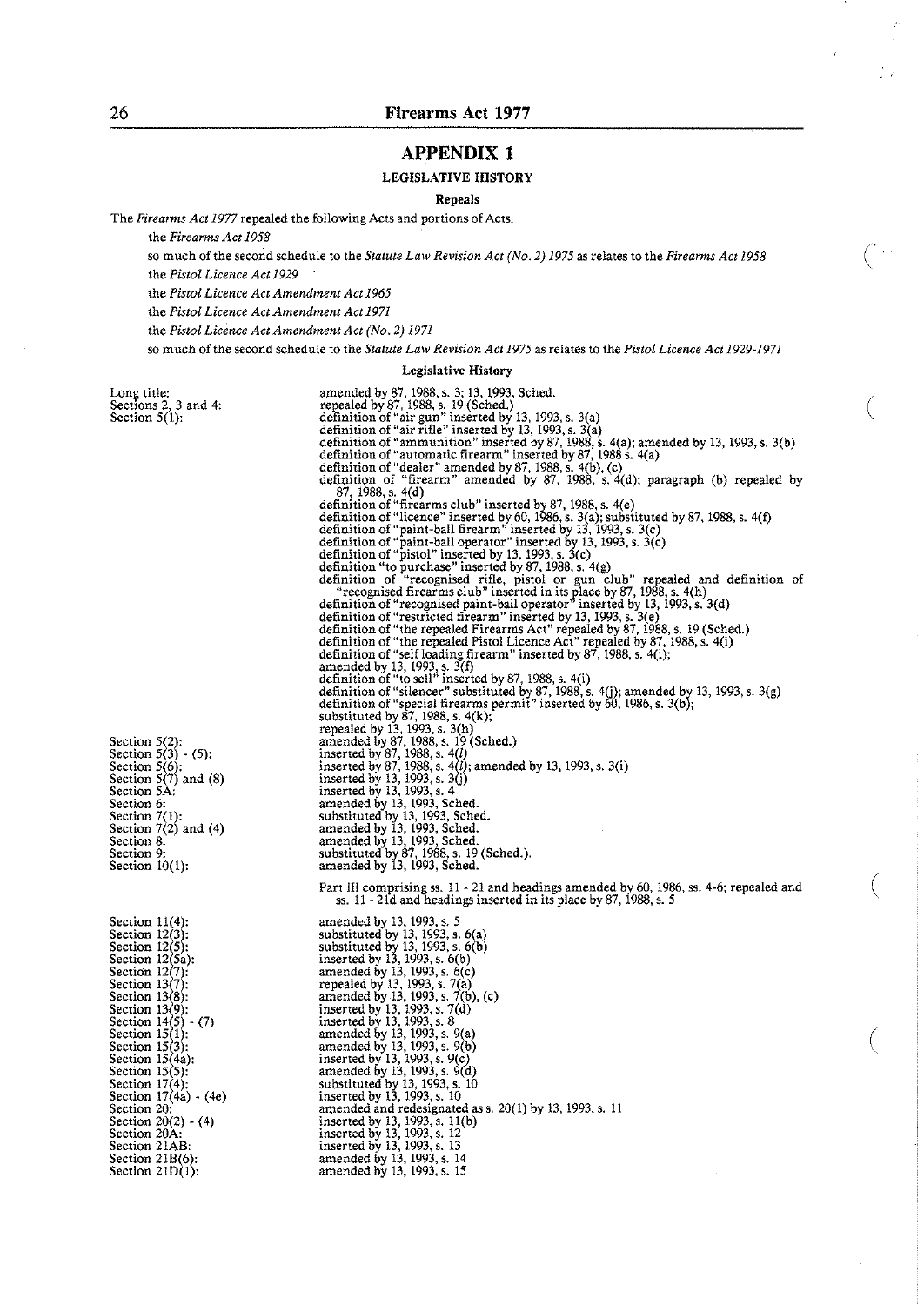Section  $25(2)$ :<br>Section 25(3) and (4): Section 25(2):<br>Section 25(3) and (4):<br>Section 26A:<br>Sections 26B and 26C:<br>Sections 27 and 28: Sections 27 and 28:<br>Section 29:<br>Section 29:<br>Section 30(1):<br>Section 30(2) and (3):<br>Section 31(1):<br>Section 312:<br>Section 31A: Section 32(1):<br>Section 32(1a): section 32(4):<br>Section 33:<br>Section 34(2): Section  $34(3)$ : Section 34(4): Section 34AA: Section 34A: Section  $34A(1)$ :<br>Section  $34A(2)$ :<br>Section  $35(2)$ : Section 36: Section 37: Section  $38(1)$ : Section 39(2):<br>Section 39(2)(f): Schedule: Clauses 1 and 2: Clauses 3 - 5. Clause 7:

amended by 60,1986,s. 7; 87,1988, s. *6:* 13.1993. s. 16. Sched. amended by 13,1993. Sched. inserted by 13, 1993,s. 17 amended by 13, 1993, Sched.<br>inserted by 13, 1993, s. 18<br>amended by 13, 1993, Sched. substituted by 87, 1988, s. 19 (Sched.)<br>inserted by 87, 1988, s. 7<br>substituted by 87, 1988, s. 8 inserted by 87, 1988, s. 9 inserted by 13, 1993, s. 19 amended by 13, 1993, Sched. substituted by 60, 1986,s. **8:** redesignated as 5. 29(1) by 13, 1993, s. 20 inserted by 13, 1993, s. 20<br>substituted by 87, 1988, s. 10<br>amended by 13, 1993, Sched.<br>substituted by 87, 1988, s. 11(a)<br>amended by 87, 1988, s. 11(b); 13, 1993, Sched. inserted by 87, 1988, s. 12; substituted by 13, 1993, s. 21<br>amended by 87, 1988, s. 13(a); 13, 1993, s. 22(a), Sched. inserted by 13, 1993, s. 22(b)<br>amended by 87, 1988, s. 13(b)<br>amended by 13, 1993, s. 22(d)<br>amended by 13, 1993, s. 22(e) repealed by 87, 1988, s. 14 substituted by 87,1988, s. 19 (Sched.) amended by 60,1986. s. 9; 13,1993, Sched. amended by 13, 1993, Sched.<br>inserted by 13, 1993, s. 15<br>inserted by 13, 1993, s. 24(a), (b)<br>amended by 13, 1993, s. 24(c), (d)<br>amended by 13, 1993, Sched.<br>amended by 13, 1993, s. 25, Sched. substituted by 87, 1988,s. 16 substituted by 87.1988,s. 19 (Sched.): 13, 1993, Sched. amended by 87. 1988, s. 17(a), (c): 13, 1993. s. 26 repealed by 87, 1988. s. 17(b) inserted by 87, 1988,s. 18 substituted by 13. 1993,s. 27(a) repealed by 13, 1993. s. 27 a) inserted by 13. 1993. s. 27( **6** )